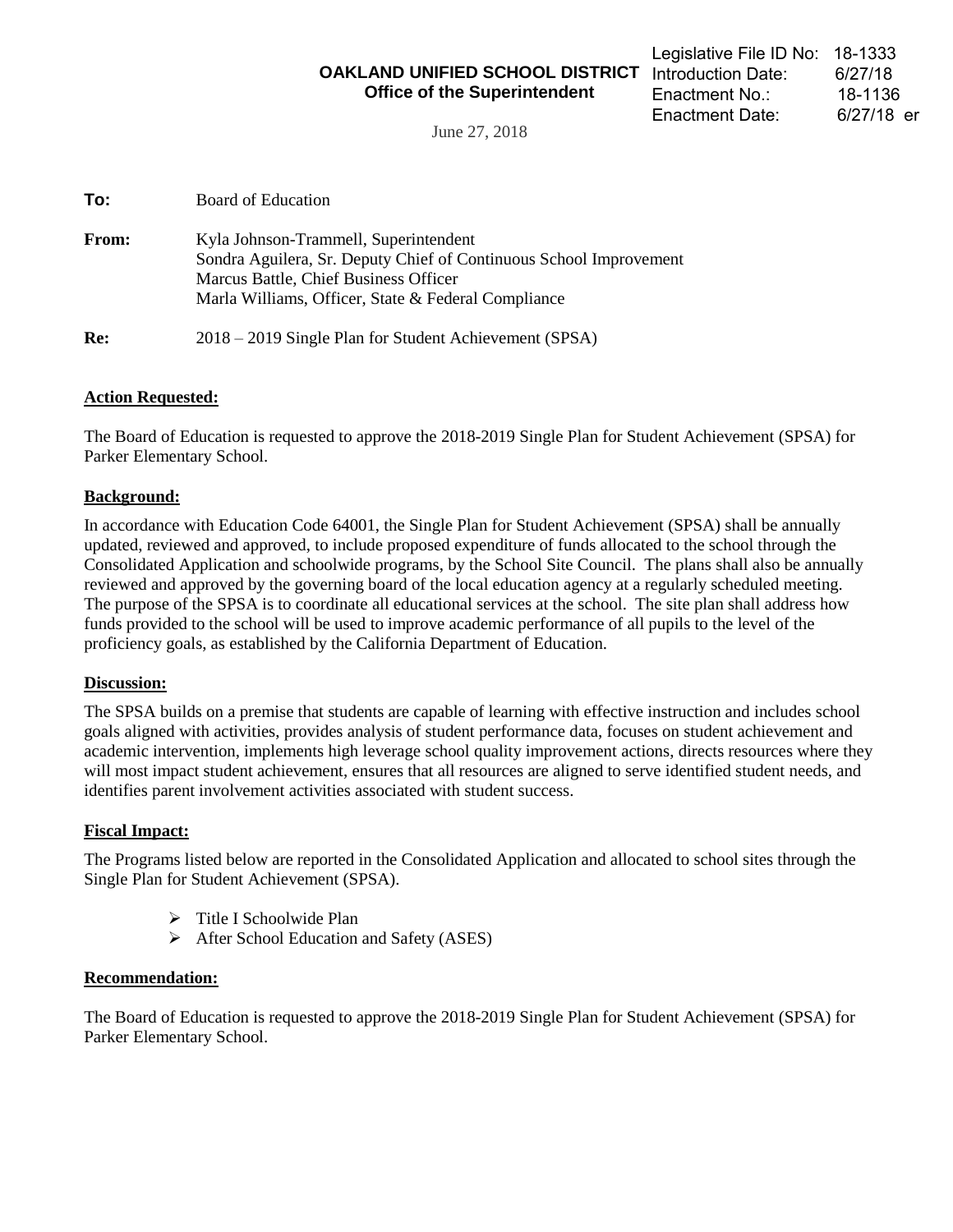

Legislative File ID No: 18-1333 Introduction Date: 6/27/18 Enactment No.: 18-1136 Enactment Date: 6/27/18 er

## **2018-2019 Single Plan for Student Achievement (SPSA)**

| School:                | <b>Parker Elementary School</b> |  |  |
|------------------------|---------------------------------|--|--|
| <b>CDS Code:</b>       | 1612596002091                   |  |  |
| Principal:             | Koy Hill                        |  |  |
| Date of this revision: | 5/14/2018                       |  |  |

The Single Plan for Student Achievement (SPSA) is a plan of actions to raise the academic performance of all students. California Education Code sections 41507, 41572, and 64001 and the federal Every Student Succeeds Act (ESSA) require each school to consolidate all school plans for programs funded through the Consolidated Application (ConApp) into the SPSA.

For additional information on school programs and how you may become involved locally, please contact the following person:

| <b>Contact: Koy Hill</b>        | <b>Position: Principal</b>      |
|---------------------------------|---------------------------------|
| <b>Address: 7929 Ney Avenue</b> | <b>Telephone: 510-879-1440</b>  |
| Oakland, CA 94605               | <b>Email:</b> koy.hill@ousd.org |

*The District Governing Board approved this revision of the SPSA on:* 6/27/2018

**OAKLAND UNIFIED SCHOOL DISTRICT Kyla Johnson-Trammell, Superintendent Aimee Eng, Board President**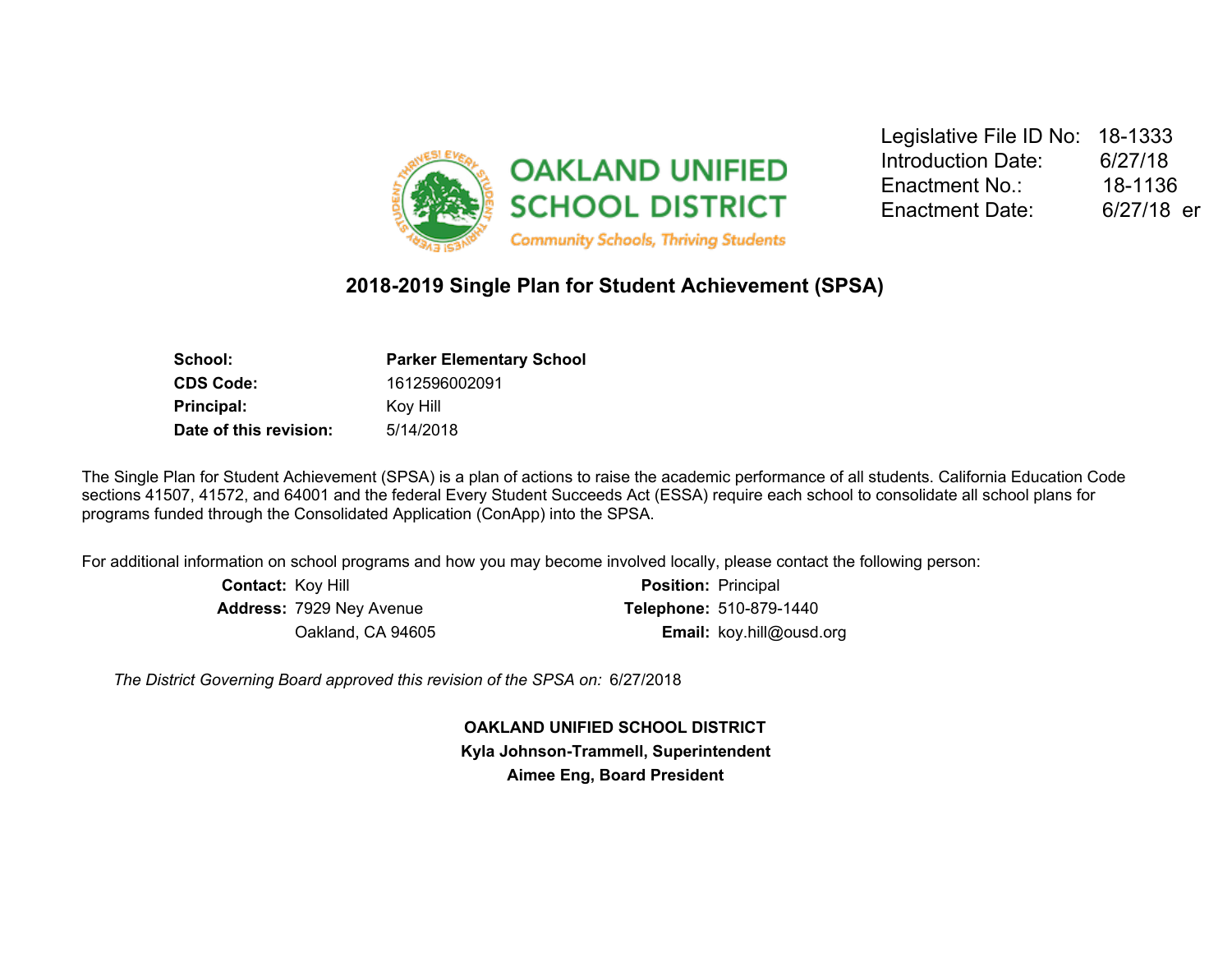| 2018-2019 Single Plan for Student Achievement Recommendations and Assurances |                          |                  |  |  |  |
|------------------------------------------------------------------------------|--------------------------|------------------|--|--|--|
| <b>School Site:</b>                                                          | Parker Elementary School | Site Number: 144 |  |  |  |

| $\times$<br>Title I Schoolwide Program             | X   Local Control Funding Formula (LCFF) Base Grant |                                |
|----------------------------------------------------|-----------------------------------------------------|--------------------------------|
| Title I Targeted Assistance Program                | $ X $ LCFF Supplemental Grant                       | 21st Century                   |
| X   After School Education & Safety Program (ASES) | X   LCFF Concentration Grant                        | School Improvement Grant (SIG) |

The School Site Council (SSC) recommends this comprehensive Single Plan for Student Achievement (SPSA) to the district governing board for approval, and assures the board of the following:

- 1. The School Site Council is correctly constituted, and was formed in accordance with district governing board policy and state law, per Education Code 52012.
- 2. The SSC reviewed its responsibilities under state law and district governing board policies, including those board policies relating to material changes in the Single Plan for Student Achievement requiring board approval.
- 3. The school plan is based upon a thorough analysis of student academic data. The actions and strategies proposed herein form a sound, comprehensive, and coordinated plan to reach stated safety, academic, and social emotional goals and to improve student achievement.
- 4. The School Site Council reviewed the content requirements of the Single Plan for Student Achievement and assures all requirements have been met, including those found in district governing board policies and in the Local Control Accountability Plan (LCAP).
- 5. Opportunity was provided for public input on this school's Single Plan for Student Achievement (per Education Code 64001) and the Plan was adopted by the School Site Council at a public meeting(s) on:

Date(s) plan was approved:

May 9, 2018

6. The public was alerted about the meeting(s) through one of the following:

| X Flyers in students' home languages                | Announcement at a public meeting | Other (notices, media announcements, etc.) |
|-----------------------------------------------------|----------------------------------|--------------------------------------------|
| Signatures:<br>Koy Hill                             |                                  | 5'                                         |
| Koy Hill, School Principal                          | Signature                        | Date                                       |
| Lucia Ramirez                                       |                                  |                                            |
| Print name of SSC Chairperson                       | Signature                        | Date:                                      |
| LaResha Martin, Network Superintendent              | Signature                        | Date                                       |
| MS                                                  |                                  |                                            |
| Marla Williams, Officer, State and Federal Programs | Signature                        | Date                                       |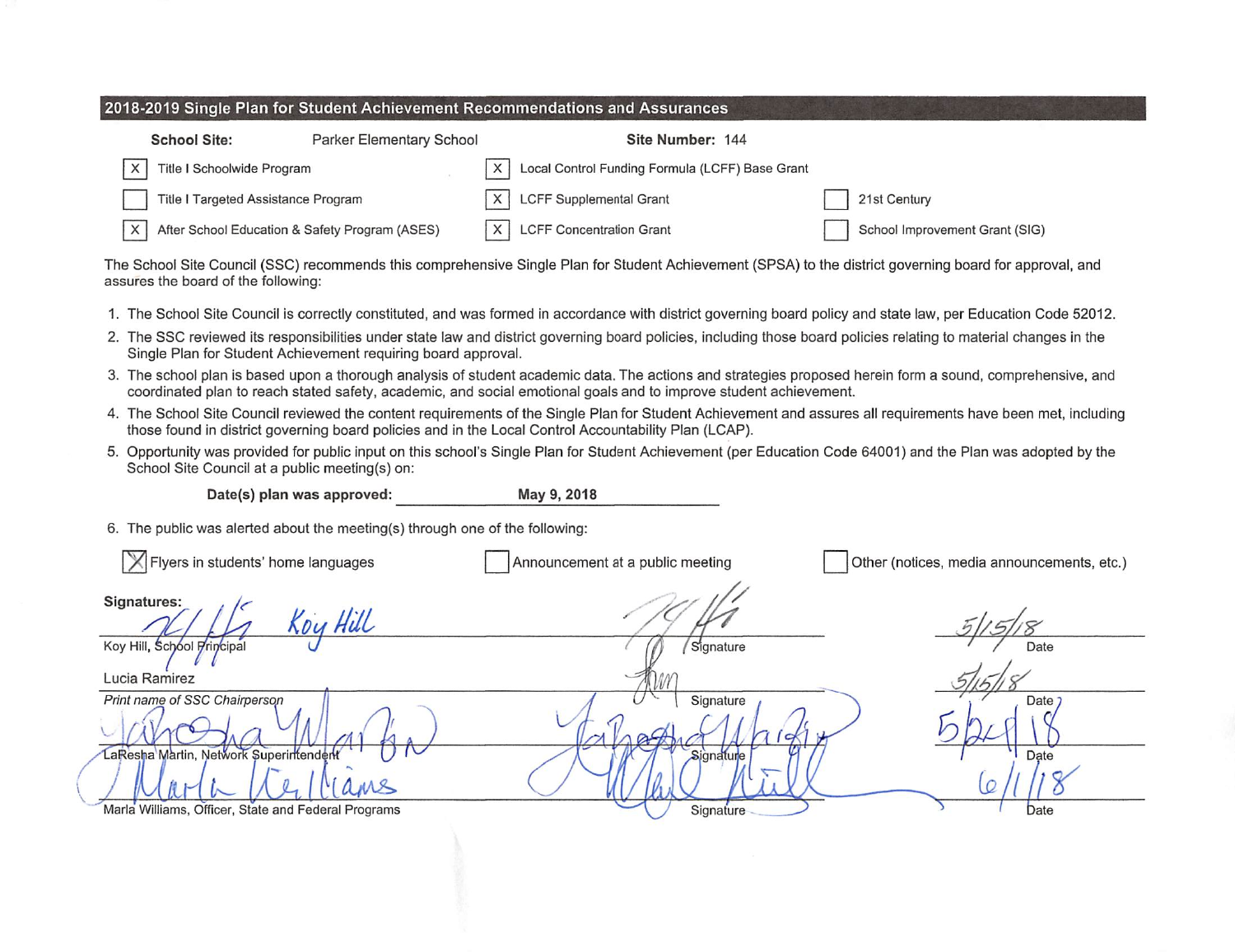### **2018-19 SPSA ENGAGEMENT TIMELINE**

#### **School Site:** Parker Elementary School **Site Number:** 144

*List the engagements with students, staff, faculty, parents, and community partners that contributed to the development of the 2018-19 SPSA. Include ILT, SSC, staff, faculty, students, and othes who were engaged in the planning process.*

| <b>Date</b> | <b>Stakeholder Group</b>      | <b>Engagement Description</b>                                 |  |
|-------------|-------------------------------|---------------------------------------------------------------|--|
| 2/12/2018   | <b>Staff Meeting</b>          | Review of budget for 2018-9                                   |  |
| 2/21/2018   | <b>SSC Meeting</b>            | Budget Review; Vote on Title I budget funds for 2018-9        |  |
| 3/1/2018    | Instructional Leadership Team | Conducted ILT Work Session on SPSA                            |  |
| 3/15/2018   | Middle School Staff Meeting   | Discussion and recommendation for Middle School Needs in SPSA |  |
| 3/21/2018   | SSC and SELLS                 | Conducted SSC and SELLS Work Session on SPSA                  |  |
| 4/12/2018   | Instructional Leadership Team | Work on narrative portions of the SPSA                        |  |
| 5/9/2018    | <b>SSC</b>                    | Final Review and approval of SPSA for 2018-9                  |  |
|             |                               |                                                               |  |
|             |                               |                                                               |  |
|             |                               |                                                               |  |
|             |                               |                                                               |  |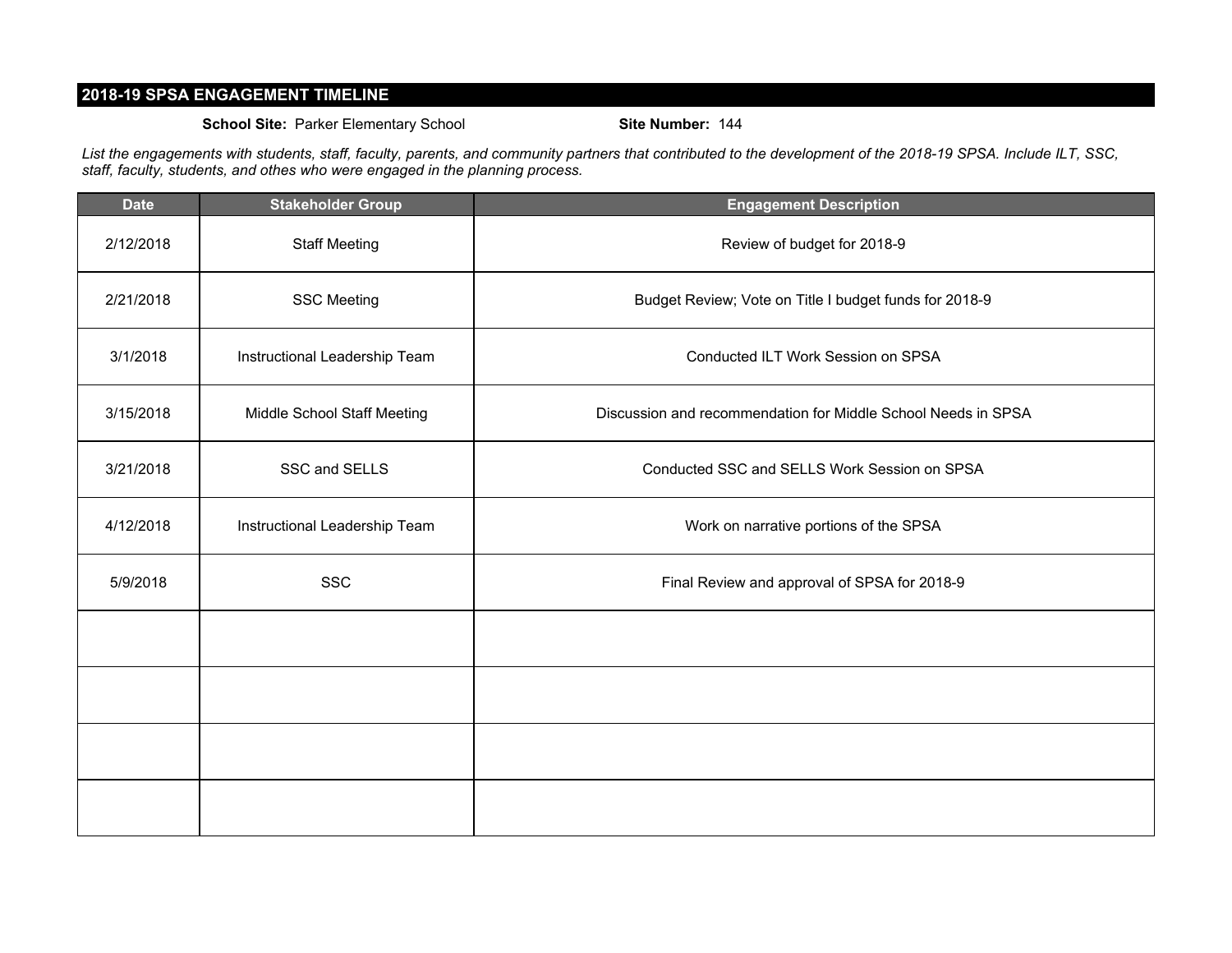## **2018-2019 Final Budget**

### **Programs Included in This Plan**

The School Site Council intends for this school to participate in the following programs:

| <b>State Programs</b>                             | <b>Projected Budget</b> | <b>Final Budget</b> |  |
|---------------------------------------------------|-------------------------|---------------------|--|
| Local Control Funding Formula Base Grant          |                         | TBD                 |  |
| General Purpose Discretionary #0000               | \$75,600.01             |                     |  |
| Local Control Funding Formula Supplemental Grant  | \$255,337.87            | TBD                 |  |
| LCFF Supplemental #0002                           |                         |                     |  |
| Local Control Funding Formula Concentration Grant | \$25,000.00             | TBD                 |  |
| LCFF Concentration #0003                          |                         |                     |  |
| After School Education and Safety Program         |                         | TBD                 |  |
| ASES #6010                                        | \$146,691.59            |                     |  |
| <b>TOTAL:</b>                                     | \$502,629.47            | \$0.00              |  |

| <b>Federal Programs</b>                       | <b>Projected Budget</b> | <b>Final Budget</b> |  |
|-----------------------------------------------|-------------------------|---------------------|--|
| Title I, Part A: Schoolwide Program           |                         | TBD                 |  |
| Title I Resource #3010                        | \$73,907.37             |                     |  |
| Title I, Part A: Parent Engagement Activities |                         | TBD                 |  |
| Title I Resource #3010                        | \$2,086.00              |                     |  |
| 21st Century Community Learning Centers       |                         |                     |  |
| Title IV Resource #4124                       | \$0.00                  | TBD                 |  |
| TOTAL:                                        | \$75,993.37             | \$0.00              |  |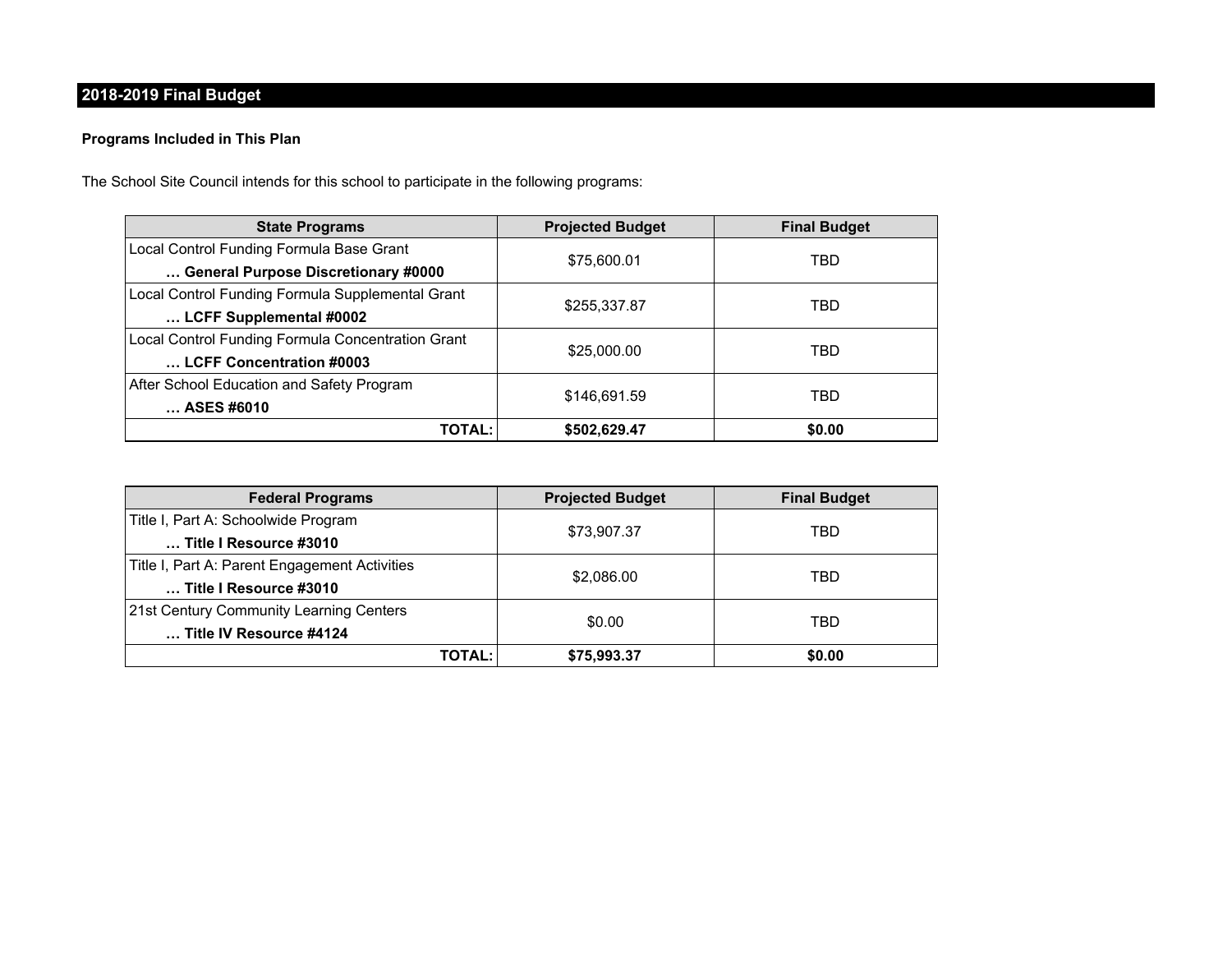### **2018-19 SINGLE PLAN FOR STUDENT ACHIEVEMENT (SPSA): NEEDS ASSESSMENT**

#### **1A: ABOUT THE SCHOOL**

**School: Parker Elementary School <b>School ID:** 144

#### **School Description**

Parker Elementary and Middle School is proud to be a center of learning and excellence. Through effective partnerships with families and community groups, we encourage, promote, and deliver academic excellence to produce focused scholars. At Parker, we nurture scholarship, supporting one focused, self-disciplined Parker Scholar at a time. Our scholars are engaged in powerful learning experiences with daily opportunities for high academic achievement, non-competitive games, physical activity, and fine arts in a supportive school environment. We serve as a catalyst and foundation to train generations that will provide leadership for our communities and positively impact the world. Our goal is to educate and nurture the whole child: Body, Mind and Soul.

#### **School Mission and Vision**

Expect Success: Community Schools - Thriving Students

1. Build community and connect those communities so resources are maximized on behalf of children and families.

2. Ensure a caring and high quality teacher in every classroom by caring for and developing the teachers we have.

3. Articulate an Oakland-wide vision, and set of expectations, for all 18-year-olds in our city.

Parker Elementary and Middle School is a school of excellence. This means Parker School recognizes its purpose as a school that complements and supplements the groundwork established in the first and primary place of education: the Home. Parker School seeks to further develop and enhance educational excellence by producing one focused Scholar at a time by every means necessary.

Our goal is to educate the whole child: Body, Mind, and Soul. Our assignment is to be a catalyst and foundation to train generations that will provide leadership for our community and positively impact the world.

Parker places a high value on academic excellence. Students at Parker must reach Proficiency in core subject arrears (Math and English Language Arts Our curriculum is aligned with Common Core Standards. We strive to inspire our students to explore the world around them by creating a safe environment so students can appreciate education. Differentiated learning helps all children gain the tools, skills, and resources necessary to understanding and be successful members of society as they grow, mature, and develop.

Parker is a true community, in which teacher, staff, after-school staff, parents, and children all work together to develop a quality program for every child. Parker's programs emphasize good work ethics and responsibility both social and academic. The staff at Parker teaches and models good leadership skills, empathy, and cooperation. Students are provided with opportunities to take an active role in both the school community and the community beyond the school grounds.

As part of Parker's commitment, we salute and celebrate the highly diverse community of students, families, and staff that comprise Parker. As part of our focus on building links between home and school culture, we encourage all members of our community to contribute to and participate in multicultural events, interactive cultural activities, and assemblies.

#### **Family & Student Engagement**

We have a core group of families that participate in parent educational events. We will partner with Oakland Housing Authority and Aspirenet to provide additional parent engagement events.We need increase the % of families that attend our engagements. Majority of our parents are working two to three jobs, which does not allow them to attend events. Some families need to prioritize the importance of their child's edeucation, by staying engaged with the school.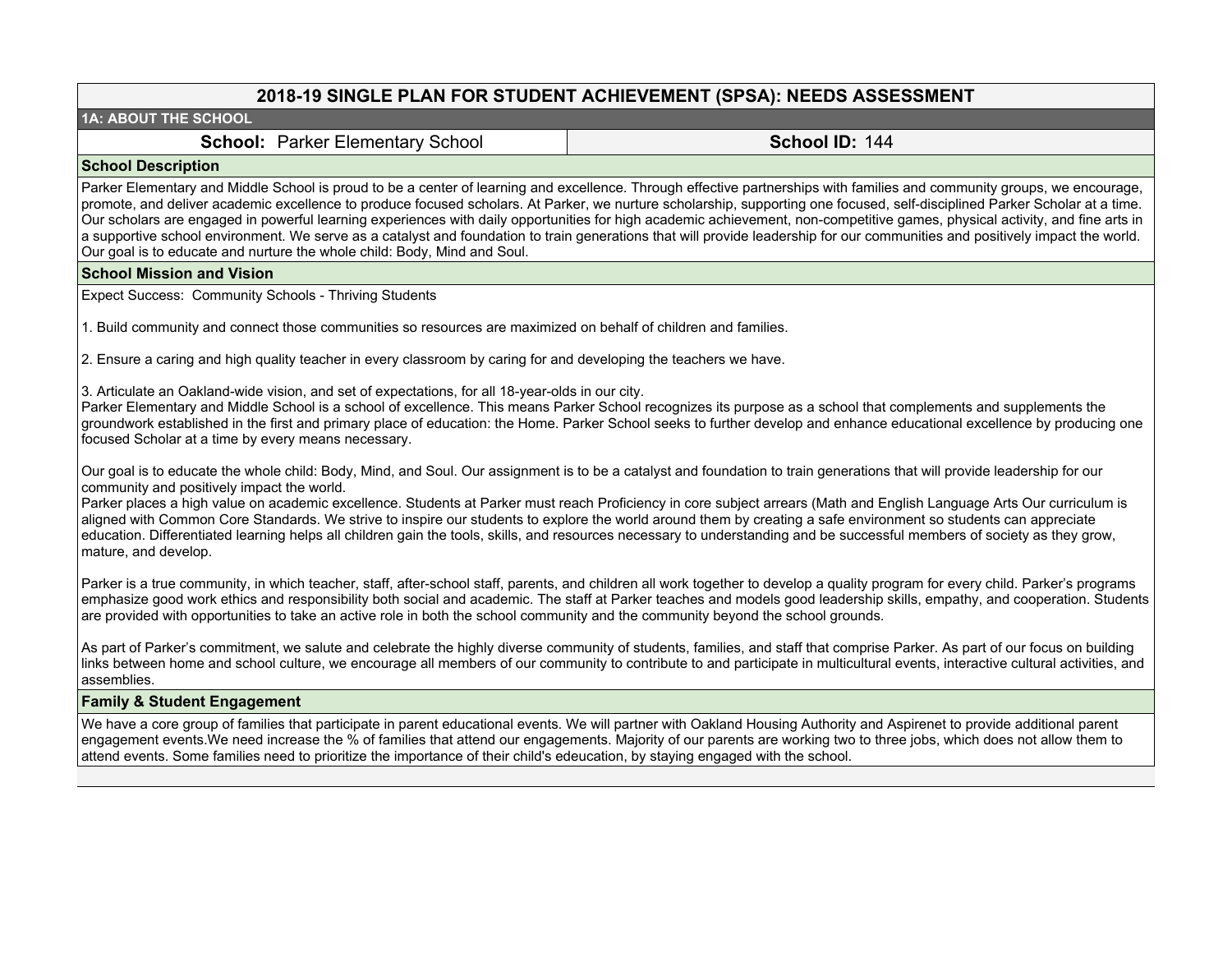| 1B: 18-19 NEEDS ASSESSMENT                                                                                                                                                             |                                                                                                                                                                                                                                                                                                                                                                                                                                                                                                       |                                                                                                                                                                                                                                                                                                    |                                                                                                                                                                                                       |  |  |  |
|----------------------------------------------------------------------------------------------------------------------------------------------------------------------------------------|-------------------------------------------------------------------------------------------------------------------------------------------------------------------------------------------------------------------------------------------------------------------------------------------------------------------------------------------------------------------------------------------------------------------------------------------------------------------------------------------------------|----------------------------------------------------------------------------------------------------------------------------------------------------------------------------------------------------------------------------------------------------------------------------------------------------|-------------------------------------------------------------------------------------------------------------------------------------------------------------------------------------------------------|--|--|--|
| Area                                                                                                                                                                                   | <b>Strengths</b>                                                                                                                                                                                                                                                                                                                                                                                                                                                                                      | <b>Challenges &amp; Barriers</b>                                                                                                                                                                                                                                                                   | <b>Root Cause Analysis</b>                                                                                                                                                                            |  |  |  |
| <b>LANGUAGE &amp; LITERACY</b> above grade level                                                                                                                                       | -23% of students scored at or above grade<br>level on SBAC ELA<br>-4 PP growth on the SBAC ELA<br>-25% of AA were at or above grade level on<br><b>SBAC ELA</b><br>-24% of Low Income students were at or<br>-AA at or above grade on SBAC ELA<br>increased by 8pp<br>-25% of Middle School studets were at or<br>above grade level<br>-26% of AA Middle School students were at or<br>above grade level                                                                                              | 77% of students were below grade on the<br><b>SBAC ELA</b><br>-75% of AA students were below grade level<br>on SBAC ELA<br>-76% of Low Income students were below<br>grade level on SBAC ELA                                                                                                       | -We serve a low Economic community and we<br>have a high percentage of students that are<br>below grade level when they come to Parker                                                                |  |  |  |
| <b>STANDARDS-BASED</b><br><b>INSTRUCTION</b><br><b>INCLUDING CORE CONTENT</b><br><b>BEYOND LANGUAGE &amp;</b>                                                                          | -28% of our students were at or above grade<br>level on SBAC math<br>-15% of our students improved on SBAC<br>MAth for at or above grade level from 15-16<br>school year<br>-29% of our Low Income students were at or<br>above grade level on the SBAC math<br>-Low income students improved 17% on<br>LITERACY) SBAC math regarding at or above grade level<br>-25% of Middle School sttudents were at or<br>above grade level<br>-22% of AA Middle school students were at or<br>above grade level | -72% of our students were below grade level<br>on SBAC math<br>-71% of our Low Income students were below<br>grade level on SBAC math<br>-75% of our Middle School students were<br>below grade level on SBAC math<br>-78% of our AA Middle School students were<br>below grade level on SBAC Math | -Teachers are stil building their capacity with<br>Common Core standards<br>-Parker contiunues to serve a high number of<br>Tier 3 students, which impacts the classroom<br>learning and resources    |  |  |  |
| <b>CONDITIONS FOR</b><br><b>STUDENT &amp; ADULT</b><br><b>LEARNING/ MULTI-TIERED</b><br><b>SYSTEMS OF SUPPORT/</b><br><b>PROFESSIONAL</b><br><b>DEVELOPMENT</b><br>(CULTURE & CLIMATE) | -We decreased our percentage of students<br>who were Chronically absent by 9.1%                                                                                                                                                                                                                                                                                                                                                                                                                       | -16.7% of our students were chronically<br>absent                                                                                                                                                                                                                                                  | -Some families are not prioritizing education,<br>do to their poverty level and the impact that<br>has on daily life.<br>-We have some families that are homeless,<br>which impacts their attendance. |  |  |  |
| <b>CONDITIONS FOR ENGLISH</b><br><b>LANGUAGE LEARNERS</b><br>(SELLS NEEDS ASSESSMENT)                                                                                                  | -ELL students decreased their percent of<br>chronic absenteeism                                                                                                                                                                                                                                                                                                                                                                                                                                       |                                                                                                                                                                                                                                                                                                    |                                                                                                                                                                                                       |  |  |  |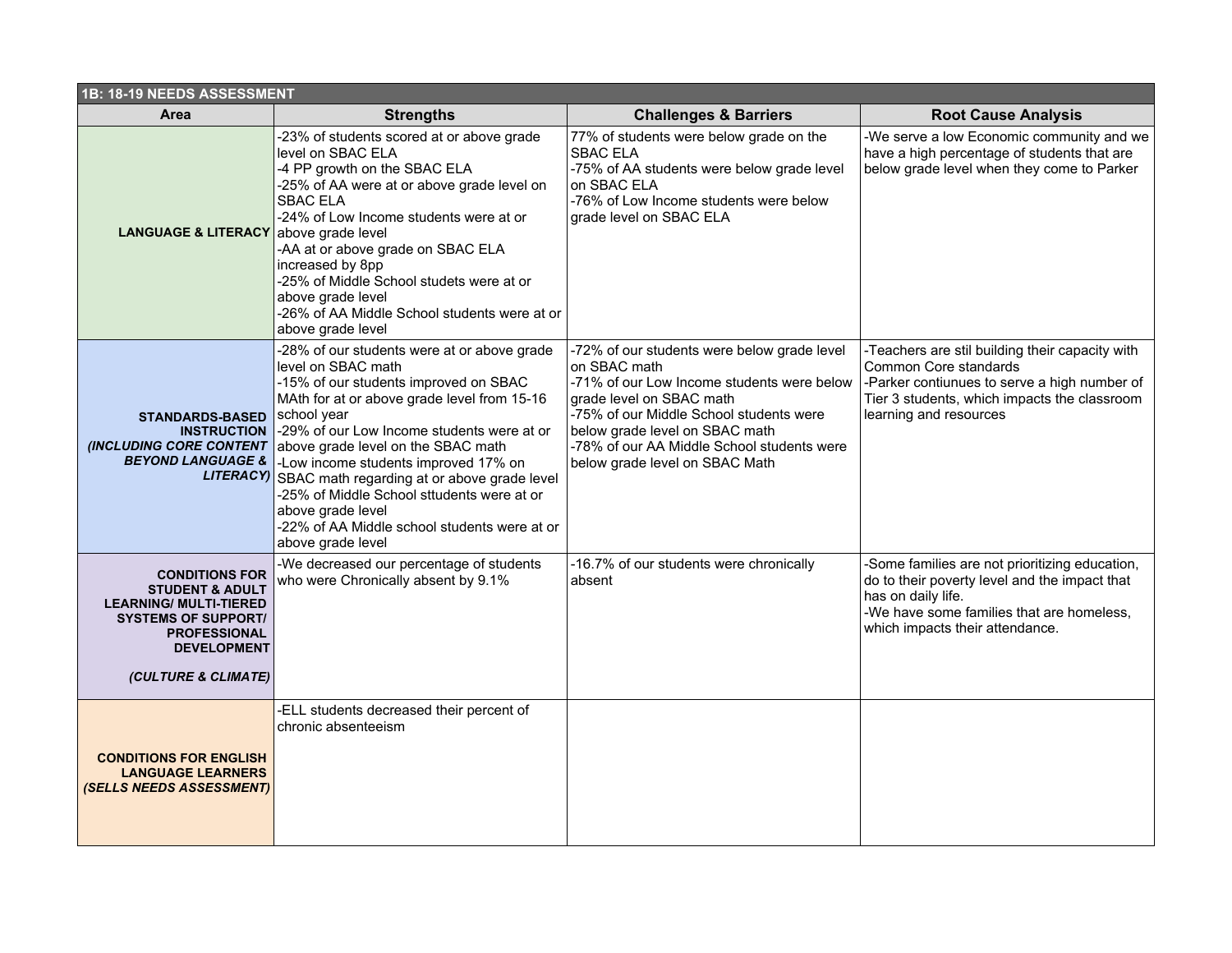## **2018-19 SINGLE PLAN FOR STUDENT ACHIEVEMENT (SPSA)**

# **School: Parker Elementary School <b>School ID:** 144

|                                                                                                                                                                                                                                                                                                                                                                                                                  | 2: SCHOOL PRIORITIES, GOALS & PRACTICES  |                                                                                                                                                                                    |                                                                                                                                                                                                                                                                                                                                                                                                                                                                                                  |                                                                              |                                   |               |
|------------------------------------------------------------------------------------------------------------------------------------------------------------------------------------------------------------------------------------------------------------------------------------------------------------------------------------------------------------------------------------------------------------------|------------------------------------------|------------------------------------------------------------------------------------------------------------------------------------------------------------------------------------|--------------------------------------------------------------------------------------------------------------------------------------------------------------------------------------------------------------------------------------------------------------------------------------------------------------------------------------------------------------------------------------------------------------------------------------------------------------------------------------------------|------------------------------------------------------------------------------|-----------------------------------|---------------|
| <b>LANGUAGE &amp;</b>                                                                                                                                                                                                                                                                                                                                                                                            |                                          | <b>Priority ("Big Rock"):</b>                                                                                                                                                      | <b>JUNE 2021 GOAL</b>                                                                                                                                                                                                                                                                                                                                                                                                                                                                            |                                                                              |                                   |               |
|                                                                                                                                                                                                                                                                                                                                                                                                                  |                                          | Literacy                                                                                                                                                                           | Using Balanced Literacy framework, Parker will increase the percentage of students at or<br>above grade to 50%. Based on the SRI data.                                                                                                                                                                                                                                                                                                                                                           |                                                                              |                                   |               |
|                                                                                                                                                                                                                                                                                                                                                                                                                  | <b>LITERACY</b>                          | <b>Student Performance</b><br>Indicator:                                                                                                                                           | <b>Student Group:</b>                                                                                                                                                                                                                                                                                                                                                                                                                                                                            | 16-17 Baseline:                                                              | 17-18 Target:                     | 18-19 Target: |
|                                                                                                                                                                                                                                                                                                                                                                                                                  |                                          | <b>SRI</b>                                                                                                                                                                         | <b>All Students</b>                                                                                                                                                                                                                                                                                                                                                                                                                                                                              | 26.0%                                                                        | 31.0%                             | 36.0%         |
| What other leading indicators<br>can you watch over the<br>course of the year to monitor<br>progress towards this goal?                                                                                                                                                                                                                                                                                          |                                          |                                                                                                                                                                                    | As a school we progress monitor F&P, SRI, writing, and student perfomance on common formative assessments                                                                                                                                                                                                                                                                                                                                                                                        |                                                                              |                                   |               |
| <b>Theory of Action for</b><br><b>Language &amp; Literacy Priority:</b>                                                                                                                                                                                                                                                                                                                                          |                                          |                                                                                                                                                                                    | If teachers develop a deep understanding of the common core standards, rigorous reading and writing<br>instruction and differentiated instruction for African Americans, Low Income students, Foster Youth and<br>Teacher Professional Development and receive consistent coaching support and feedback, then there will<br>be an increase in the number of proficient African Americans, Low Income, and Foster Youth students, on<br>ELA formative and summative assessments (F&P, SBAC, SRI). |                                                                              |                                   |               |
| #                                                                                                                                                                                                                                                                                                                                                                                                                | <b>TEACHING PRACTICES &amp; PROGRAMS</b> |                                                                                                                                                                                    | <b>LEADERSHIP ACTIONS</b>                                                                                                                                                                                                                                                                                                                                                                                                                                                                        |                                                                              | <b>EVIDENCE OF IMPLEMENTATION</b> |               |
| $T1$ :<br>Teachers implement complex tasks (e.g. high<br>DOK, language objectives) aligned to common<br>rigorous academic standards, and progress<br>monitor student learning through multiple<br>forms of authentic assessment to determine<br>$1 - 1$<br>mastery. African American Students,<br><b>Latino Students, Low Income Students</b><br><b>Foster Youth, Teacher Professional</b><br><b>Development</b> |                                          | $L1$ :<br>Principal and Leadership Team observe and<br>provide specific, timely feedback on the<br>implementation of standards aligned task and<br>assessments of student learning |                                                                                                                                                                                                                                                                                                                                                                                                                                                                                                  | $O1$ :<br>Principal will conduct classroom<br>observations and walk-throughs |                                   |               |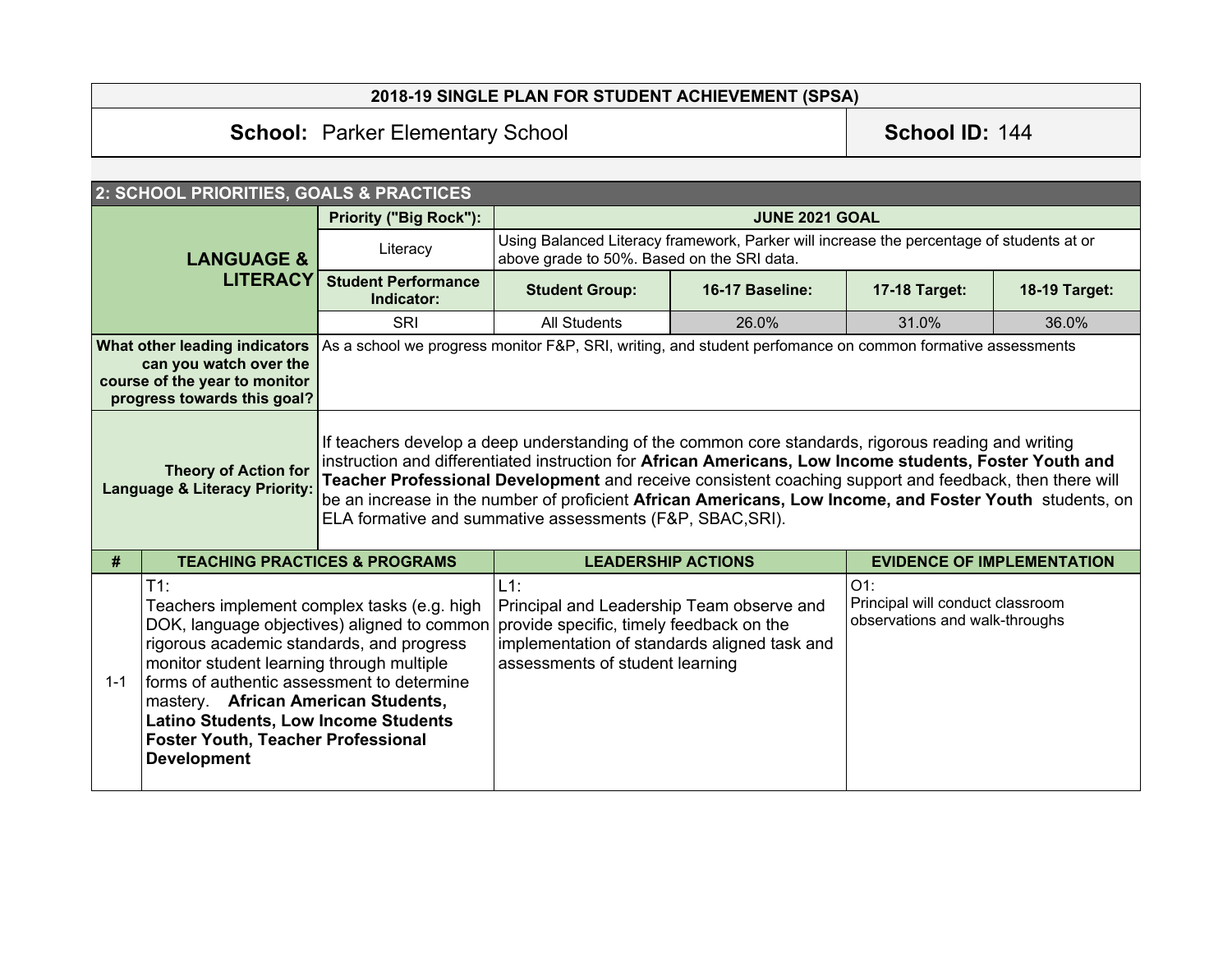| $1 - 2$ | $T2$ :<br>Teachers differentiate instruction for all<br>students, based on evidence, regardless of<br>current level of achievement. - Teachers and<br>Administration provide Open House for<br>incoming TK and K students and families.<br>Students are assessed in order to have<br>baseline data. | $L2$ :<br>Principal and Leadership Team observe and<br>provide timely feedback on evidence based<br>differentiated instruction and prioritize<br>professional development as needed                | $O2$ :<br>Teachers will be able to demonstrate their<br>system for organizing and monitoring<br>leveled texts for students' independent<br>reading. |
|---------|-----------------------------------------------------------------------------------------------------------------------------------------------------------------------------------------------------------------------------------------------------------------------------------------------------|----------------------------------------------------------------------------------------------------------------------------------------------------------------------------------------------------|-----------------------------------------------------------------------------------------------------------------------------------------------------|
| $1 - 3$ | $T3$ :<br>Teachers implement explicit instruction that<br>promotes the social emotional competencies<br>that connect across students' identity,<br>experience and is inclusive of student voice                                                                                                     | L3:<br>Principal and Leadership team establish a<br>Culture, Climate and COST Team to support<br>and develop the implementation of<br>schoolwide SEL practices and individualized<br>student plans | O3:<br>Anchor charts posted                                                                                                                         |
| $1 - 4$ | $T4$ :<br>Teachers engage families in a variety of ways<br>around student achievement, grade level<br>standards and specific strategies to support<br>academic and social emotional learning                                                                                                        | $L4$ :<br>Principal and Leadership Team allocates time<br>for strategic teacher-parent engagement and<br>ensures a minimum of two family engagement<br>workshops                                   | $O4$ :<br>Teachers will be able to demonstrate their<br>system for organizing and monitoring<br>leveled texts for students' independent<br>reading. |
| $1 - 5$ | T5:<br>Teachers collaborate to review standards and<br>curriculum, scope and sequence, analyze<br>student work, create rigorous instructional<br>tasks and common formative assessments.                                                                                                            | L5:<br>Principal and Leadership Team provides time<br>for collaboration, sets and monitors<br>instructional vision and expectations for an<br>effective professional learning community            | $O5$ :<br>Student task will reflect a high DOK level<br>and will be linked to a clear standards<br>based learning objective                         |
| $1-6$   | T6:<br>Teachers engage in a variety of evidenced<br>based collaborative professional development<br>opportunities to sharpen their knowledge of<br>content and pedagogy.<br>(e.g. learning walks, gallery walks, videos,<br>book study)                                                             | L6: Principal and Leadership Team develops,<br>monitors and adjusts a differentiated<br>professional development plan based on<br>teacher observations, feedback, and student<br>data.             | O6: Student task will reflect a high DOK<br>level and will be linked to a clear<br>standards based learning objective                               |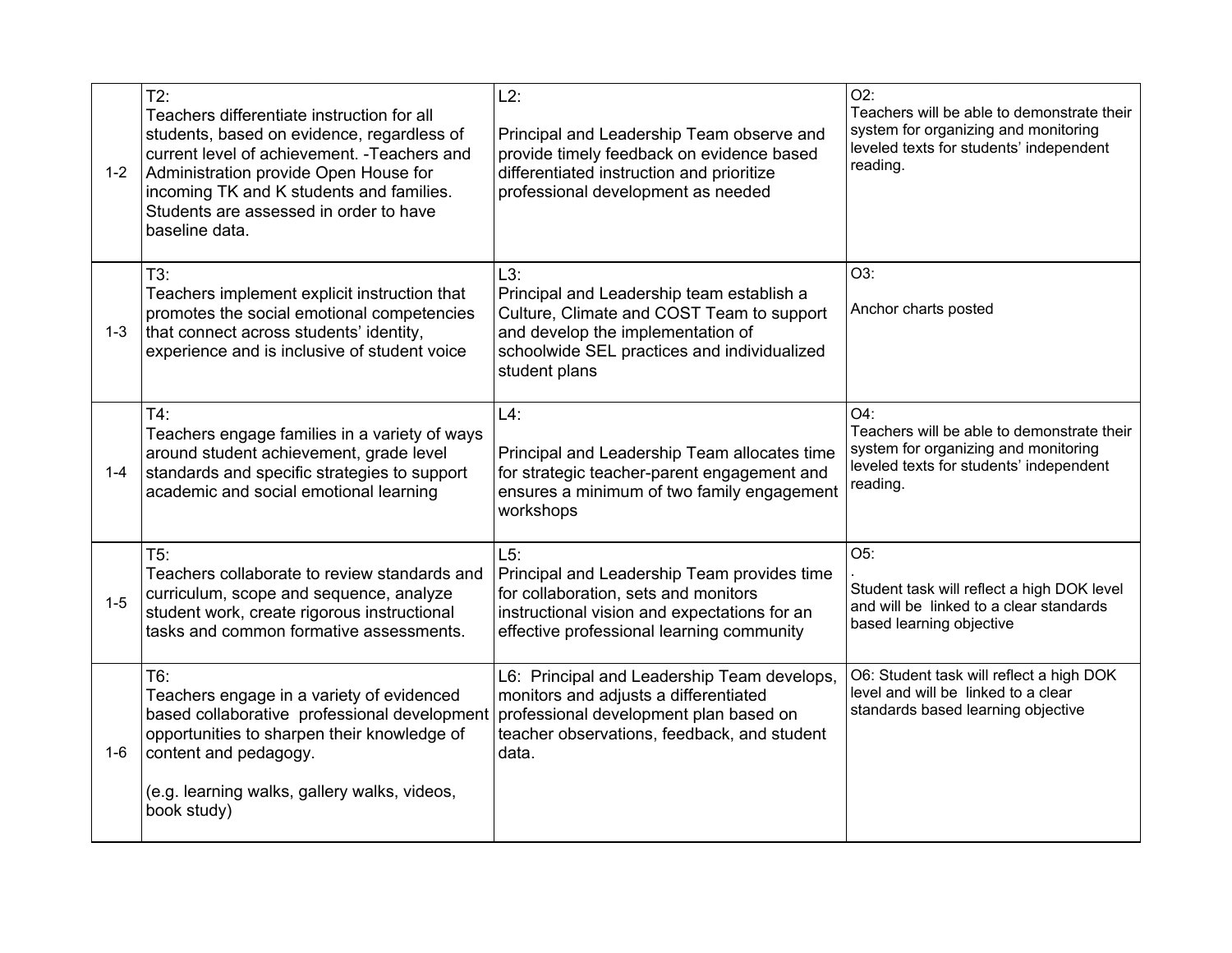| $1 - 7$ | T7:<br>Teachers use data-informed<br>Cycles of Inquiry, with multiple forms of<br>assessment, to implement and adjust<br>classroom and grade-level instructional plans.                                                                   | L7:<br>Principal and Leadership Team develop<br>focused Cycles of Inquiry, strengthen teacher<br>capacity and allocate time for grade level<br>teams to analyze student data (e.g. data<br>conferences) and adjust instruction. | O7:<br>Principal and ILT will conduct classroom<br>observations and walk-throughs |
|---------|-------------------------------------------------------------------------------------------------------------------------------------------------------------------------------------------------------------------------------------------|---------------------------------------------------------------------------------------------------------------------------------------------------------------------------------------------------------------------------------|-----------------------------------------------------------------------------------|
| 1-8     | T8:<br>Teachers lead students in setting and<br>monitoring their own progress towards<br>meeting academic and behavioral goals<br>during each cycle, and provide individualized<br>feedback with corrective action plans for<br>students. | L8:<br>Principal and Leadership Team monitor and<br>build teacher capacity to facilitate student-<br>teacher conferences, strategic goal setting<br>and providing feedback with corrective action<br>for students               | O8: Principal will conduct Data<br>Conferences with teachers                      |

|                                                                                                                         | <b>Priority ("Big Rock"):</b>            | <b>JUNE 2021 GOAL</b>                                                                                                                                                                                                                                                                                                                                                                                                                                                                                                                                  |                                                                                                                                                             |                      |                      |  |
|-------------------------------------------------------------------------------------------------------------------------|------------------------------------------|--------------------------------------------------------------------------------------------------------------------------------------------------------------------------------------------------------------------------------------------------------------------------------------------------------------------------------------------------------------------------------------------------------------------------------------------------------------------------------------------------------------------------------------------------------|-------------------------------------------------------------------------------------------------------------------------------------------------------------|----------------------|----------------------|--|
| <b>STANDARDS-BASED</b>                                                                                                  | <b>Mathematics</b>                       |                                                                                                                                                                                                                                                                                                                                                                                                                                                                                                                                                        | Using stnadards based instruction, Parker will will increase the percentage of students who are<br>at or abvove grade level to 50%; based on the SBAC data. |                      |                      |  |
| <b>INSTRUCTION</b>                                                                                                      | <b>Student Performance</b><br>Indicator: | <b>Student Group:</b>                                                                                                                                                                                                                                                                                                                                                                                                                                                                                                                                  | 16-17 Baseline:                                                                                                                                             | <b>17-18 Target:</b> | <b>18-19 Target:</b> |  |
|                                                                                                                         | <b>SBAC Math</b>                         | All Students                                                                                                                                                                                                                                                                                                                                                                                                                                                                                                                                           | $-51.4$                                                                                                                                                     | $-41.4$              | $-31.4$              |  |
| What other leading indicators<br>can you watch over the<br>course of the year to monitor<br>progress towards this goal? | exit tickets.                            | As a school we will progress monitor common formative assessements, math curriculum embedded assessements and                                                                                                                                                                                                                                                                                                                                                                                                                                          |                                                                                                                                                             |                      |                      |  |
| <b>Theory of Action for</b><br><b>Standards-Based Instruction</b>                                                       |                                          | If teachers develop a deep understanding of the mathematical practices, CCMS, differentiated instruction and<br>academic discussion for ELLs, GATE students, Low Performing students and extended Learning Time<br>then students will develop prerequisite skills that will lead to conceptual understanding of Common Core Math<br>Priority: Standards and increase the number of proficient ELLs, GATE, Low Performing, and Extended Learning<br>Time students with disabilities) students on formative and summative Embedded Assessments and SBAC. |                                                                                                                                                             |                      |                      |  |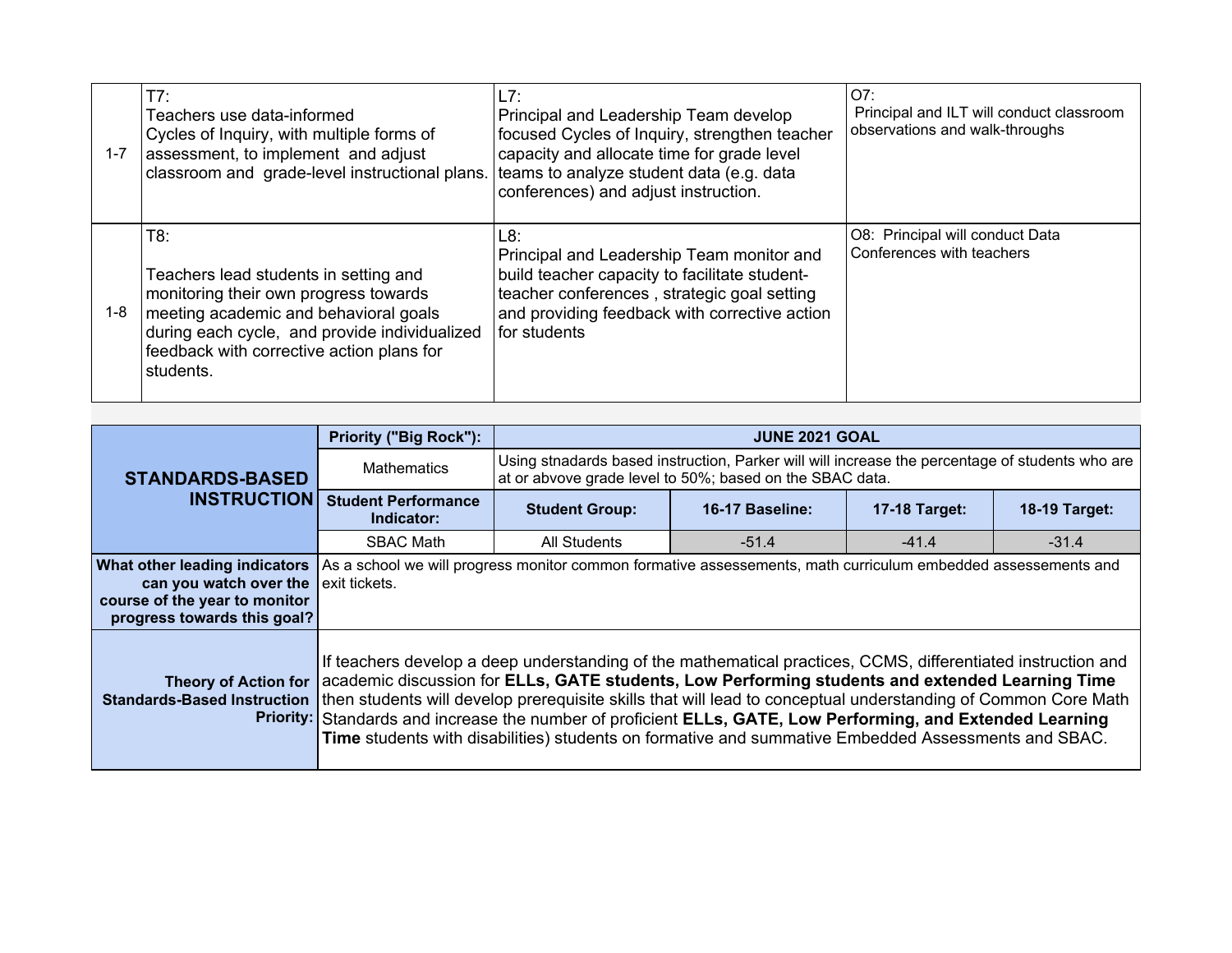| #       | <b>TEACHING PRACTICES &amp; PROGRAMS</b><br><b>LEADERSHIP ACTIONS</b>                                                                                                                                                                                                                                                                                                                            |                                                                                                                                                                                                                                                                                                                          | <b>EVIDENCE OF IMPLEMENTATION</b>                                                                                                                                                                                        |
|---------|--------------------------------------------------------------------------------------------------------------------------------------------------------------------------------------------------------------------------------------------------------------------------------------------------------------------------------------------------------------------------------------------------|--------------------------------------------------------------------------------------------------------------------------------------------------------------------------------------------------------------------------------------------------------------------------------------------------------------------------|--------------------------------------------------------------------------------------------------------------------------------------------------------------------------------------------------------------------------|
| $2 - 1$ | $T1$ :<br>Teachers implement complex tasks (e.g. high<br>DOK, language objectives) aligned to common<br>rigorous academic standards, and progress<br>monitor student learning through multiple<br>forms of authentic assessment to determine<br>mastery.<br>ELLs, Gate Students, Latino Students,<br><b>Disadvantaged Students, Low Performing</b><br><b>Students and Extended Learning Time</b> | $L1$ :<br>Principal and Leadership Team observe and<br>provide specific, timely feedback on the<br>implementation of standards aligned task and<br>assessments of student learning<br>Network Leadership strengthens Principal<br>knowledge of standards based instruction,<br>rigorous academic standards and<br>tasks. | O1:<br>Network Leadership builds principal<br>capacity to develop effective professional<br>learning plan through peer collaboration<br>that is aligned to student achievement<br>data and effective teaching practices  |
| $2 - 2$ | T2:<br>Teachers differentiate instruction for all<br>students, based on evidence, regardless of<br>current level of achievement                                                                                                                                                                                                                                                                  | L2:<br>Principal and Leadership Team observe and<br>provide timely feedback on evidence based<br>differentiated instruction and prioritize<br>professional development as needed                                                                                                                                         | $O2$ :<br>Network Leadership strengthens, models<br>and monitors the knowledge and skills of<br>principals and leadership teams regarding<br>evidence based differentiation practices<br>and teacher feedback            |
| $2 - 3$ | T3:<br>Teachers implement explicit instruction that<br>promotes the social emotional competencies<br>that connect across students' identity,<br>experience and is inclusive of student voice                                                                                                                                                                                                     | $L3$ :<br>Principal and Leadership team establish a<br>Culture, Climate and COST Team to support<br>and develop the implementation of<br>schoolwide SEL practices and individualized<br>student plans                                                                                                                    | O3:<br>Network Leadership builds capacity of<br>principals to lead cycles of inquiry;<br>monitors execution of data-driven<br>instruction, and disseminates proven<br>practices across network schools                   |
| $2 - 4$ | T4:<br>Teachers engage families in a variety of ways<br>around student achievement, grade level<br>standards and specific strategies to support<br>academic and social emotional learning                                                                                                                                                                                                        | $L4$ :<br>Principal and Leadership Team allocates time<br>for strategic teacher-parent engagement and<br>ensures a minimum of two family engagement<br>workshops                                                                                                                                                         | O4:<br>Network Leadership develops knowledge<br>and skill of Principals regarding monitoring<br>teacher-student goal setting, identifying<br>corrective action, giving feedback and<br>making adjustments to cycle plans |
| $2 - 5$ | T5:<br>Teachers collaborate to review standards and<br>curriculum, scope and sequence, analyze<br>student work, create rigorous instructional<br>tasks and common formative assessments.                                                                                                                                                                                                         | L5:<br>Principal and Leadership Team provides time<br>for collaboration, sets and monitors<br>instructional vision and expectations for an<br>effective professional learning community                                                                                                                                  | O5:<br>Network Leadership strengthens and<br>monitors principal knowledge around<br>effective professional learning practices<br>and ensures time is devoted to evidence<br>based collaborative learning.                |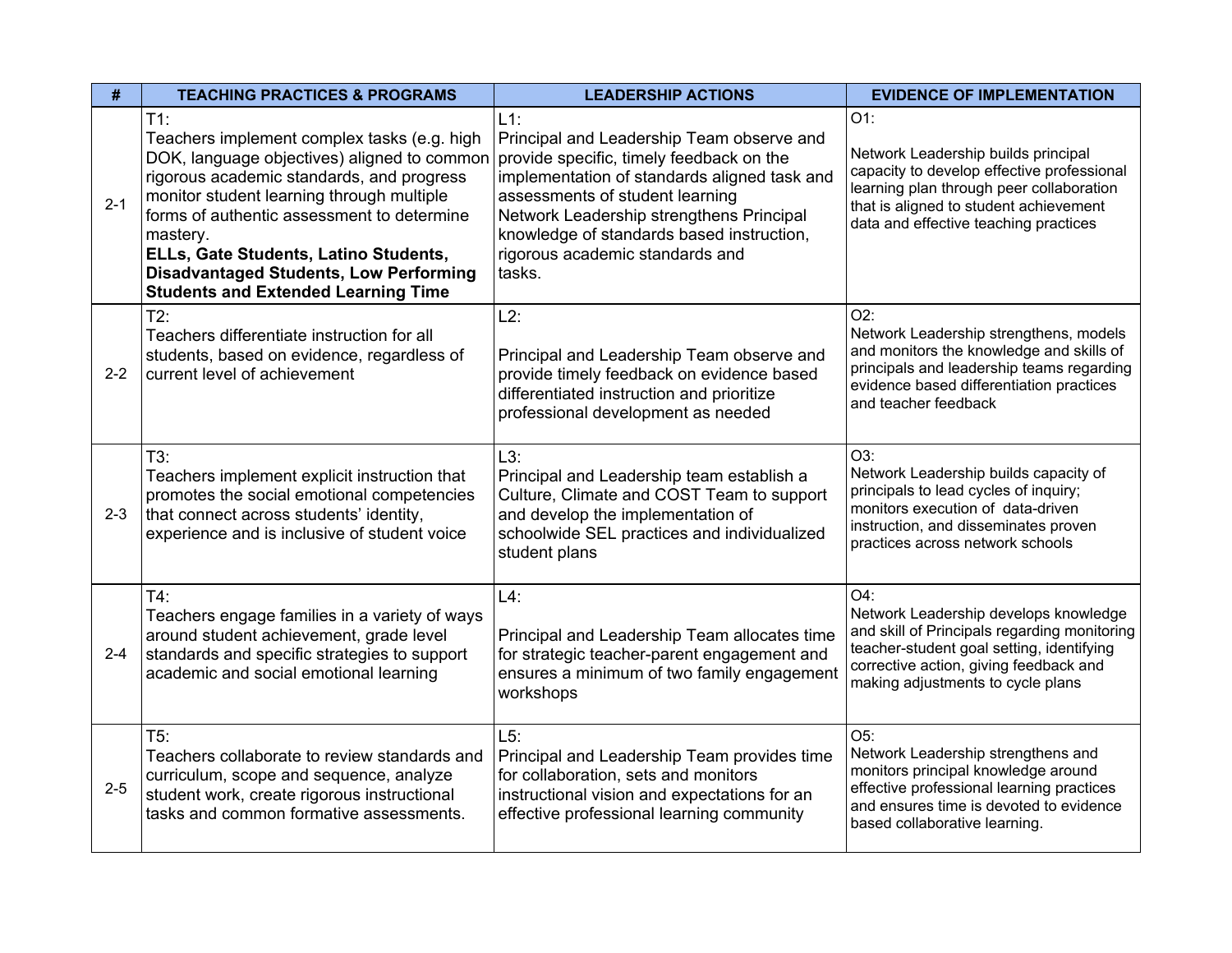| $2 - 6$ | T6:<br>Teachers engage in a variety of evidenced<br>based collaborative professional development<br>opportunities to sharpen their knowledge of<br>content and pedagogy.<br>(e.g. learning walks, gallery walks, videos,<br>book study)   | L6: Principal and Leadership Team develops,<br>monitors and adjusts a differentiated<br>professional development plan based on<br>teacher observations, feedback, and student<br>data.                                          | O6: Network Leadership builds principal<br>capacity to develop effective professional<br>learning plan through peer collaboration<br>that is aligned to student achievement<br>data and effective teaching practices |
|---------|-------------------------------------------------------------------------------------------------------------------------------------------------------------------------------------------------------------------------------------------|---------------------------------------------------------------------------------------------------------------------------------------------------------------------------------------------------------------------------------|----------------------------------------------------------------------------------------------------------------------------------------------------------------------------------------------------------------------|
| $2 - 7$ | T7:<br>Teachers use data-informed<br>Cycles of Inquiry, with multiple forms of<br>assessment, to implement and adjust<br>classroom and grade-level instructional plans.                                                                   | L7:<br>Principal and Leadership Team develop<br>focused Cycles of Inquiry, strengthen teacher<br>capacity and allocate time for grade level<br>teams to analyze student data (e.g. data<br>conferences) and adjust instruction. | O7:<br>Network Leadership monitors the<br>effectiveness of School Climate and<br>Culture expectations. (e.g. Climate Plans,<br>Culture and Climate Team and COST)                                                    |
| $2 - 8$ | T8:<br>Teachers lead students in setting and<br>monitoring their own progress towards<br>meeting academic and behavioral goals<br>during each cycle, and provide individualized<br>feedback with corrective action plans for<br>students. | L8:<br>Principal and Leadership Team monitor and<br>build teacher capacity to facilitate student-<br>teacher conferences, strategic goal setting<br>and providing feedback with corrective action<br>for students               | O8: Network Leadership monitors<br>scheduling and effectiveness of school<br>community engagement                                                                                                                    |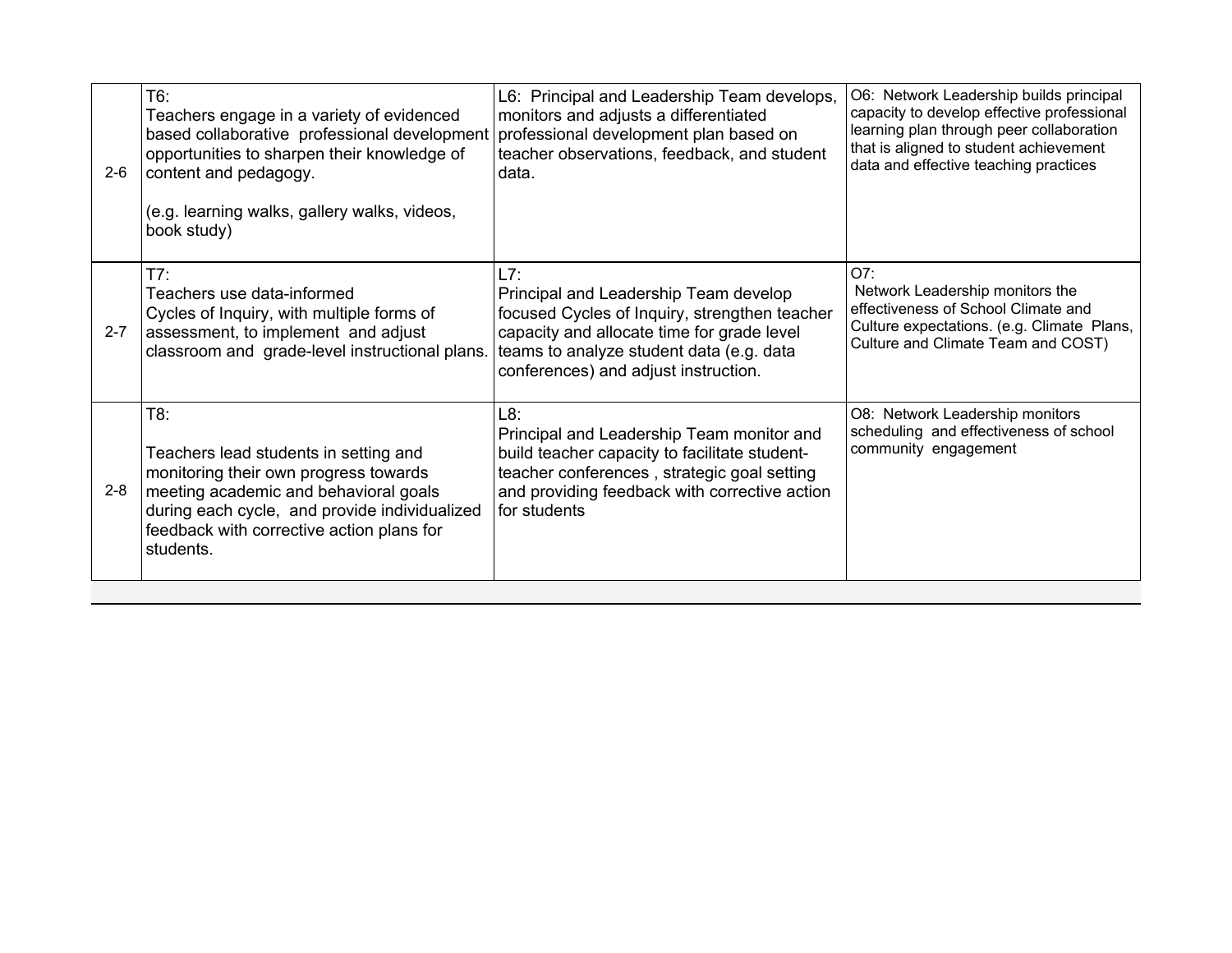|                                                                                                            | <b>CONDITIONS FOR STUDENT</b>                                                                                                                                                                                                                                                                                                                                                                                                 | Priority ("Big Rock"):        |                                                                                                                                                                                    | <b>JUNE 2021 GOAL</b>                                                                                                                                                                                                                                                                                                                                                                                                                                                                                                |                                                                                                                                                                                                            |                                   |  |  |
|------------------------------------------------------------------------------------------------------------|-------------------------------------------------------------------------------------------------------------------------------------------------------------------------------------------------------------------------------------------------------------------------------------------------------------------------------------------------------------------------------------------------------------------------------|-------------------------------|------------------------------------------------------------------------------------------------------------------------------------------------------------------------------------|----------------------------------------------------------------------------------------------------------------------------------------------------------------------------------------------------------------------------------------------------------------------------------------------------------------------------------------------------------------------------------------------------------------------------------------------------------------------------------------------------------------------|------------------------------------------------------------------------------------------------------------------------------------------------------------------------------------------------------------|-----------------------------------|--|--|
| & ADULT LEARNING/ MULTI-<br><b>TIERED SYSTEMS OF</b><br><b>SUPPORT/ PROFESSIONAL</b><br><b>DEVELOPMENT</b> |                                                                                                                                                                                                                                                                                                                                                                                                                               | Health & Wellness             | Engaging parents and students, Parker will decrease the percentage of children that fall under<br>chronic absence by 10%.                                                          |                                                                                                                                                                                                                                                                                                                                                                                                                                                                                                                      |                                                                                                                                                                                                            |                                   |  |  |
|                                                                                                            |                                                                                                                                                                                                                                                                                                                                                                                                                               | <b>Performance Indicator:</b> | <b>Student Group (if</b><br>relevant):                                                                                                                                             | 16-17 Baseline:                                                                                                                                                                                                                                                                                                                                                                                                                                                                                                      | 17-18 Target:                                                                                                                                                                                              | 18-19 Target:                     |  |  |
|                                                                                                            |                                                                                                                                                                                                                                                                                                                                                                                                                               | <b>Chronic Absence</b>        | <b>All Students</b>                                                                                                                                                                | 17.4%                                                                                                                                                                                                                                                                                                                                                                                                                                                                                                                | 12.4%                                                                                                                                                                                                      | 7.4%                              |  |  |
|                                                                                                            | What other leading indicators<br>can you watch over the<br>course of the year to monitor<br>progress towards this goal?                                                                                                                                                                                                                                                                                                       |                               |                                                                                                                                                                                    | As a school we will monitor weekly engagement reports, URFs, SEL program implementation, PBIS implementation,<br>multi-tiered system of support for students and families (MTSS) and family engagement opportunities.                                                                                                                                                                                                                                                                                                |                                                                                                                                                                                                            |                                   |  |  |
|                                                                                                            | <b>Theory of Action for</b><br><b>Conditions for Student &amp;</b><br><b>Adult Learning Priority:</b>                                                                                                                                                                                                                                                                                                                         |                               |                                                                                                                                                                                    | If staff and teachers are provided Professional Development on school wide PBIS expectations, implement a<br>curriculum that explicitly teaches the SEL competencies, and provide ongoing family engagement<br>opportunities for Newcomers and Students with Disabilities, and Parent/Family Engagement then all<br>students will demonstrate safe, respectful and responsible behavior, students and families will feel a deeper<br>connection to school and chronic attendance and suspension rates will decrease. |                                                                                                                                                                                                            |                                   |  |  |
| #                                                                                                          | <b>TEACHING PRACTICES &amp; PROGRAMS</b>                                                                                                                                                                                                                                                                                                                                                                                      |                               | <b>LEADERSHIP ACTIONS</b>                                                                                                                                                          |                                                                                                                                                                                                                                                                                                                                                                                                                                                                                                                      |                                                                                                                                                                                                            | <b>EVIDENCE OF IMPLEMENTATION</b> |  |  |
| $3 - 1$                                                                                                    | $T1$ :<br>Teachers implement complex tasks (e.g. high<br>DOK, language objectives) aligned to common<br>rigorous academic standards, and progress<br>monitor student learning through multiple<br>forms of authentic assessment to determine<br>mastery.<br>Newcomers, Disadvantaged Students,<br><b>Children with Disabilities, Homeless</b><br>Students, Students with Disabilities, and<br><b>Parent/Family Engagement</b> |                               | $L1$ :<br>Principal and Leadership Team observe and<br>provide specific, timely feedback on the<br>implementation of standards aligned task and<br>assessments of student learning |                                                                                                                                                                                                                                                                                                                                                                                                                                                                                                                      | $O1$ :<br>Network Leadership strengthens Principal<br>knowledge of standards based instruction,<br>rigorous academic standards and<br>tasks.                                                               |                                   |  |  |
| $3 - 2$                                                                                                    | $T2$ :<br>Teachers differentiate instruction for all<br>students, based on evidence, regardless of<br>current level of achievement                                                                                                                                                                                                                                                                                            |                               | L2:<br>Principal and Leadership Team observe and<br>provide timely feedback on evidence based<br>differentiated instruction and prioritize<br>professional development as needed   |                                                                                                                                                                                                                                                                                                                                                                                                                                                                                                                      | O2:<br>Network Leadership strengthens, models<br>and monitors the knowledge and skills of<br>principals and leadership teams regarding<br>evidence based differentiation practices<br>and teacher feedback |                                   |  |  |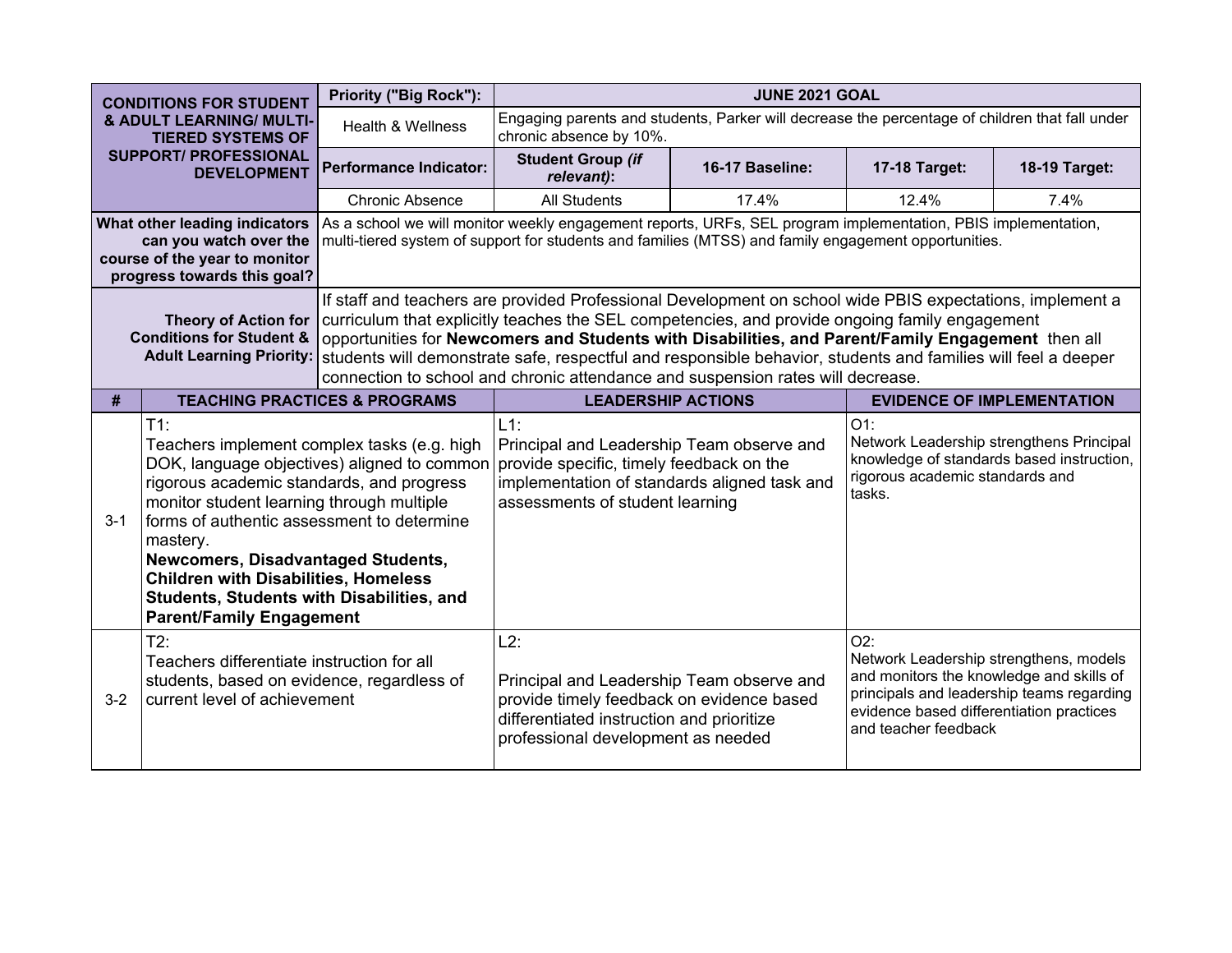| $3-3$   | T3:<br>Teachers implement explicit instruction that<br>promotes the social emotional competencies<br>that connect across students' identity,<br>experience and is inclusive of student voice                                            | L3:<br>Principal and Leadership team establish a<br>Culture, Climate and COST Team to support<br>and develop the implementation of<br>schoolwide SEL practices and individualized<br>student plans                              | O3:<br>Network Leadership builds capacity of<br>principals to lead cycles of inquiry;<br>monitors execution of data-driven<br>instruction, and disseminates proven<br>practices across network schools                   |
|---------|-----------------------------------------------------------------------------------------------------------------------------------------------------------------------------------------------------------------------------------------|---------------------------------------------------------------------------------------------------------------------------------------------------------------------------------------------------------------------------------|--------------------------------------------------------------------------------------------------------------------------------------------------------------------------------------------------------------------------|
| $3 - 4$ | $T4$ :<br>Teachers engage families in a variety of ways<br>around student achievement, grade level<br>standards and specific strategies to support<br>academic and social emotional learning                                            | $L4$ :<br>Principal and Leadership Team allocates time<br>for strategic teacher-parent engagement and<br>ensures a minimum of two family engagement<br>workshops                                                                | O4:<br>Network Leadership develops knowledge<br>and skill of Principals regarding monitoring<br>teacher-student goal setting, identifying<br>corrective action, giving feedback and<br>making adjustments to cycle plans |
| $3-5$   | T5:<br>Teachers collaborate to review standards and<br>curriculum, scope and sequence, analyze<br>student work, create rigorous instructional<br>tasks and common formative assessments.                                                | L5:<br>Principal and Leadership Team provides time<br>for collaboration, sets and monitors<br>instructional vision and expectations for an<br>effective professional learning community                                         | O5:<br>Network Leadership strengthens and<br>monitors principal knowledge around<br>effective professional learning practices<br>and ensures time is devoted to evidence<br>based collaborative learning.                |
| $3-6$   | T6:<br>Teachers engage in a variety of evidenced<br>based collaborative professional development<br>opportunities to sharpen their knowledge of<br>content and pedagogy.<br>(e.g. learning walks, gallery walks, videos,<br>book study) | L6: Principal and Leadership Team develops,<br>monitors and adjusts a differentiated<br>professional development plan based on<br>teacher observations, feedback, and student<br>data.                                          | O6: Network Leadership builds principal<br>capacity to develop effective professional<br>learning plan through peer collaboration<br>that is aligned to student achievement<br>data and effective teaching practices     |
| $3 - 7$ | T7:<br>Teachers use data-informed<br>Cycles of Inquiry, with multiple forms of<br>assessment, to implement and adjust<br>classroom and grade-level instructional plans                                                                  | L7:<br>Principal and Leadership Team develop<br>focused Cycles of Inquiry, strengthen teacher<br>capacity and allocate time for grade level<br>teams to analyze student data (e.g. data<br>conferences) and adjust instruction. | O7:<br>Network Leadership monitors the<br>effectiveness of School Climate and<br>Culture expectations. (e.g. Climate Plans,<br>Culture and Climate Team and COST)                                                        |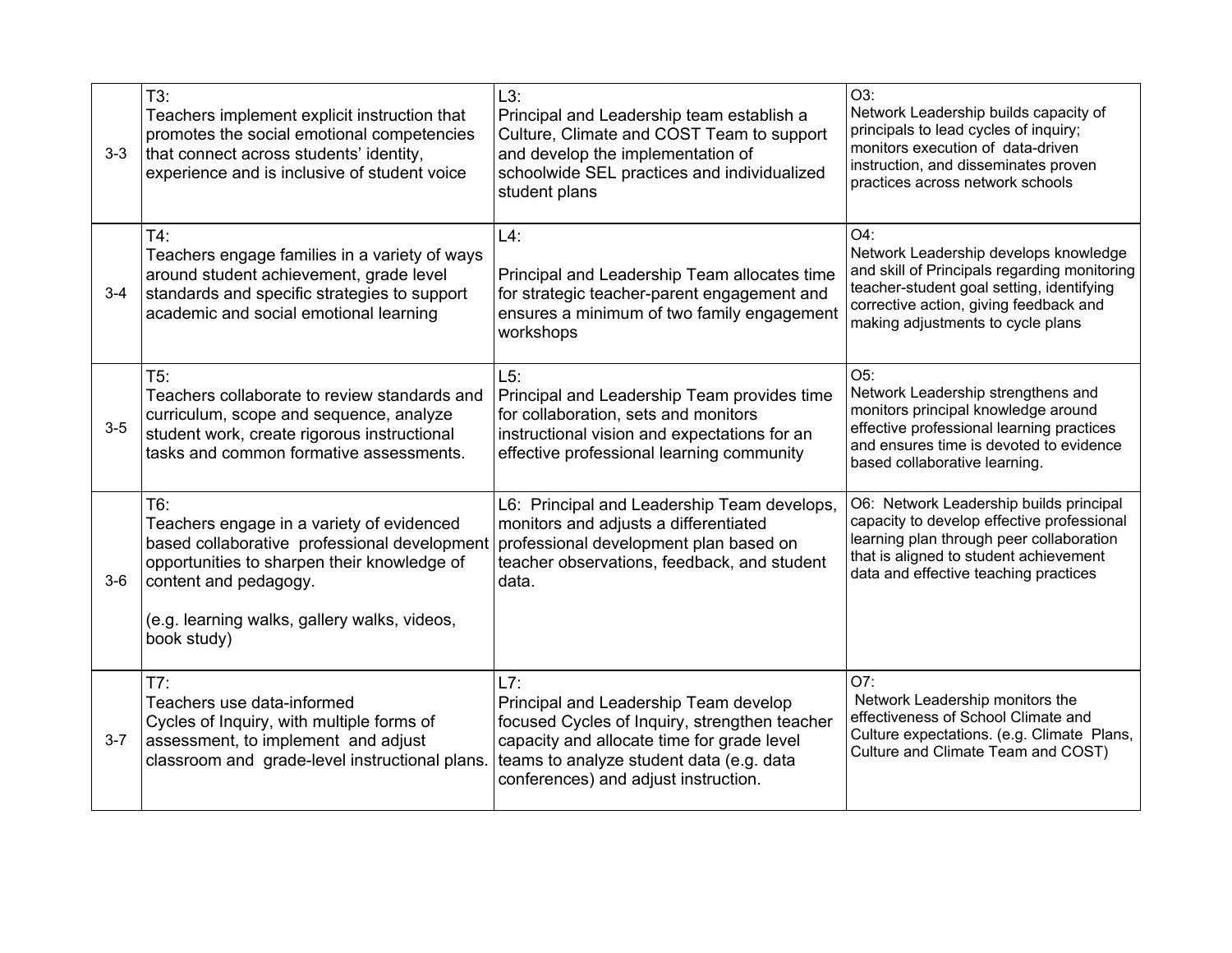| $3 - 8$ | T8:<br>Teachers lead students in setting and<br>monitoring their own progress towards<br>meeting academic and behavioral goals<br>during each cycle, and provide individualized<br>feedback with corrective action plans for<br>students. | IL8:<br>Principal and Leadership Team monitor and<br>build teacher capacity to facilitate student-<br>teacher conferences, strategic goal setting<br>and providing feedback with corrective action<br>for students | O8: Network Leadership monitors the<br>effectiveness of School Climate and<br>Culture expectations. (e.g. Climate Plans,<br>Culture and Climate Team and COST). |
|---------|-------------------------------------------------------------------------------------------------------------------------------------------------------------------------------------------------------------------------------------------|--------------------------------------------------------------------------------------------------------------------------------------------------------------------------------------------------------------------|-----------------------------------------------------------------------------------------------------------------------------------------------------------------|
|---------|-------------------------------------------------------------------------------------------------------------------------------------------------------------------------------------------------------------------------------------------|--------------------------------------------------------------------------------------------------------------------------------------------------------------------------------------------------------------------|-----------------------------------------------------------------------------------------------------------------------------------------------------------------|

|                                                                           |                                                                                                                                                                                                                                                                                                                                                                                     | <b>Priority ("Big Rock"):</b>                                                                                                                                                                                                                                                                                                                                                                                                                                                        | <b>JUNE 2021 GOAL</b>                                                                                                                                                              |                                                                                                  |                                                                                                                                              |                                   |  |  |
|---------------------------------------------------------------------------|-------------------------------------------------------------------------------------------------------------------------------------------------------------------------------------------------------------------------------------------------------------------------------------------------------------------------------------------------------------------------------------|--------------------------------------------------------------------------------------------------------------------------------------------------------------------------------------------------------------------------------------------------------------------------------------------------------------------------------------------------------------------------------------------------------------------------------------------------------------------------------------|------------------------------------------------------------------------------------------------------------------------------------------------------------------------------------|--------------------------------------------------------------------------------------------------|----------------------------------------------------------------------------------------------------------------------------------------------|-----------------------------------|--|--|
|                                                                           | <b>CONDITIONS FOR</b>                                                                                                                                                                                                                                                                                                                                                               | <b>EL Reclassification</b>                                                                                                                                                                                                                                                                                                                                                                                                                                                           |                                                                                                                                                                                    | Using ELD and best instructional practices, Parker will reach a goal of 25% for our EL learners. |                                                                                                                                              |                                   |  |  |
|                                                                           | <b>ENGLISH LANGUAGE</b><br><b>LEARNERS</b>                                                                                                                                                                                                                                                                                                                                          | <b>Student Performance</b><br>Indicator:                                                                                                                                                                                                                                                                                                                                                                                                                                             | <b>Student Group:</b>                                                                                                                                                              | 16-17 Baseline:                                                                                  | <b>17-18 Target:</b>                                                                                                                         | <b>18-19 Target:</b>              |  |  |
|                                                                           |                                                                                                                                                                                                                                                                                                                                                                                     | English Learner<br>Reclassification                                                                                                                                                                                                                                                                                                                                                                                                                                                  | All Students                                                                                                                                                                       | 19.0%                                                                                            | 22.0%                                                                                                                                        | 25.0%                             |  |  |
|                                                                           | What other leading indicators<br>can you watch over the<br>course of the year to monitor<br>progress towards this goal?                                                                                                                                                                                                                                                             | opportunities for academic discussion.                                                                                                                                                                                                                                                                                                                                                                                                                                               | As a school we will monitor LPAC, reading levels, academic content language acquisition, oral language fluency and                                                                 |                                                                                                  |                                                                                                                                              |                                   |  |  |
| <b>Theory of Action for English</b><br><b>Language Learners Priority:</b> |                                                                                                                                                                                                                                                                                                                                                                                     | If staff and teachers are provided Professional Development on school wide PBIS expectations, implement a<br>curriculum that explicitly teaches the SEL competencies, and provide ongoing family engagement<br>opportunities for African American and Newcomer students then all students will demonstrate safe,<br>respectful and responsible behavior, students and families will feel a deeper connection to school and chronic<br>attendance and suspension rates will decrease. |                                                                                                                                                                                    |                                                                                                  |                                                                                                                                              |                                   |  |  |
| #                                                                         |                                                                                                                                                                                                                                                                                                                                                                                     | <b>TEACHING PRACTICES &amp; PROGRAMS</b>                                                                                                                                                                                                                                                                                                                                                                                                                                             | <b>LEADERSHIP ACTIONS</b>                                                                                                                                                          |                                                                                                  |                                                                                                                                              | <b>EVIDENCE OF IMPLEMENTATION</b> |  |  |
| $4 - 1$                                                                   | $T1$ :<br>Teachers implement complex tasks (e.g. high<br>DOK, language objectives) aligned to common<br>rigorous academic standards, and progress<br>monitor student learning through multiple<br>forms of authentic assessment to determine<br>mastery.<br>African American Students, Latiino<br>students, Homeless Students, Children<br>with Disabilities, and Newcomer Students |                                                                                                                                                                                                                                                                                                                                                                                                                                                                                      | $L1$ :<br>Principal and Leadership Team observe and<br>provide specific, timely feedback on the<br>implementation of standards aligned task and<br>assessments of student learning |                                                                                                  | $O1$ :<br>Network Leadership strengthens Principal<br>knowledge of standards based instruction,<br>rigorous academic standards and<br>tasks. |                                   |  |  |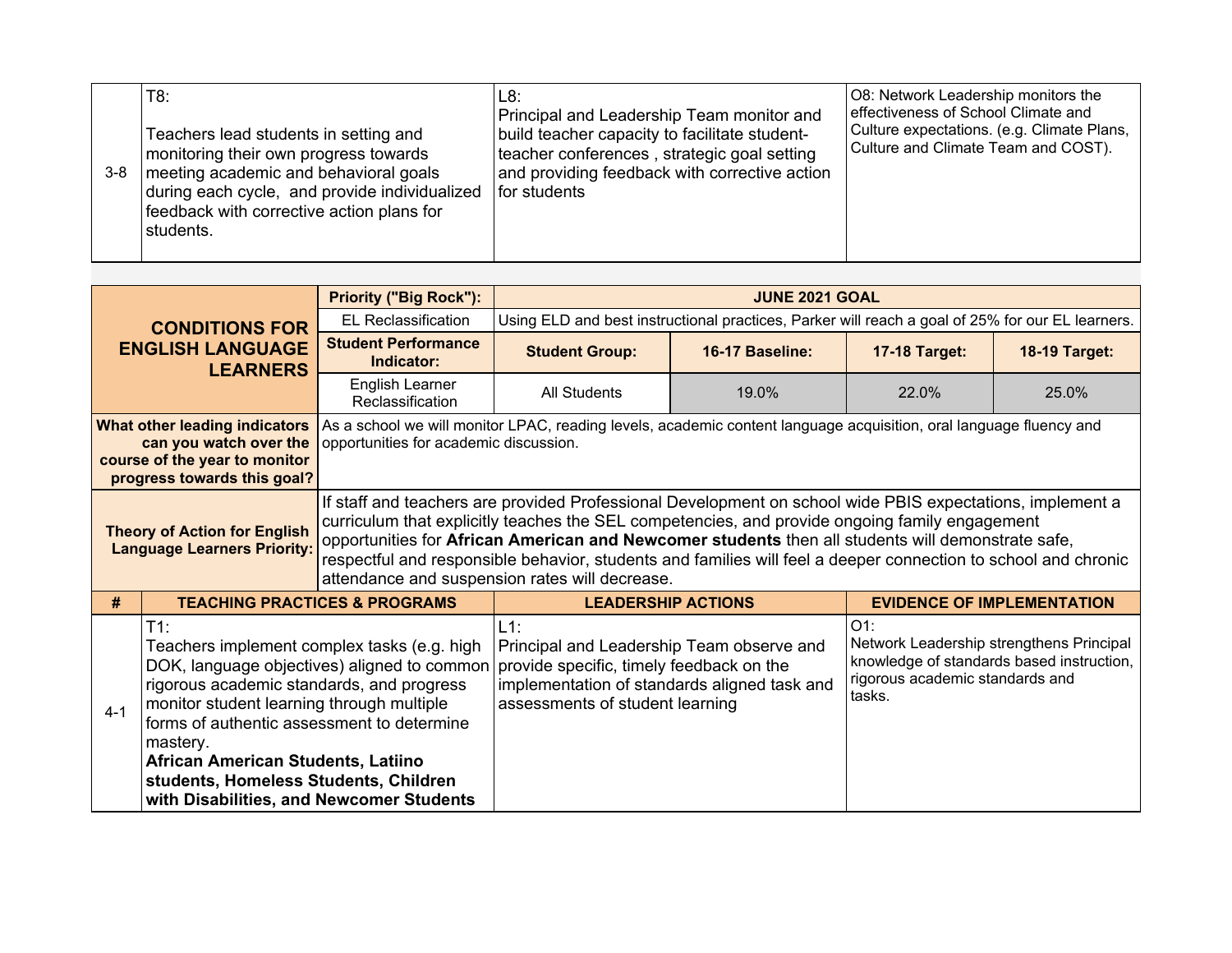| $4 - 2$ | $T2$ :<br>Teachers differentiate instruction for all<br>students, based on evidence, regardless of<br>current level of achievement                                                           | $L2$ :<br>Principal and Leadership Team observe and<br>provide timely feedback on evidence based<br>differentiated instruction and prioritize<br>professional development as needed                | $O2$ :<br>Network Leadership strengthens, models<br>and monitors the knowledge and skills of<br>principals and leadership teams regarding<br>evidence based differentiation practices<br>and teacher feedback               |
|---------|----------------------------------------------------------------------------------------------------------------------------------------------------------------------------------------------|----------------------------------------------------------------------------------------------------------------------------------------------------------------------------------------------------|-----------------------------------------------------------------------------------------------------------------------------------------------------------------------------------------------------------------------------|
| $4 - 3$ | T3:<br>Teachers implement explicit instruction that<br>promotes the social emotional competencies<br>that connect across students' identity,<br>experience and is inclusive of student voice | L3:<br>Principal and Leadership team establish a<br>Culture, Climate and COST Team to support<br>and develop the implementation of<br>schoolwide SEL practices and individualized<br>student plans | O3:<br>Network Leadership builds capacity of<br>principals to lead cycles of inquiry;<br>monitors execution of data-driven<br>instruction, and disseminates proven<br>practices across network schools                      |
| $4 - 4$ | $T4$ :<br>Teachers engage families in a variety of ways<br>around student achievement, grade level<br>standards and specific strategies to support<br>academic and social emotional learning | $L4$ :<br>Principal and Leadership Team allocates time<br>for strategic teacher-parent engagement and<br>ensures a minimum of two family engagement<br>workshops                                   | $O4$ :<br>Network Leadership develops knowledge<br>and skill of Principals regarding monitoring<br>teacher-student goal setting, identifying<br>corrective action, giving feedback and<br>making adjustments to cycle plans |
| $4 - 5$ | T5:<br>Teachers collaborate to review standards and<br>curriculum, scope and sequence, analyze<br>student work, create rigorous instructional<br>tasks and common formative assessments.     | L5:<br>Principal and Leadership Team provides time<br>for collaboration, sets and monitors<br>instructional vision and expectations for an<br>effective professional learning community            | $O5$ :<br>Network Leadership strengthens and<br>monitors principal knowledge around<br>effective professional learning practices<br>and ensures time is devoted to evidence<br>based collaborative learning.                |
| $4 - 6$ | T6:<br>Teachers engage in a variety of evidenced<br>based collaborative professional development<br>opportunities to sharpen their knowledge of<br>content and pedagogy.                     | L6: Principal and Leadership Team develops,<br>monitors and adjusts a differentiated<br>professional development plan based on<br>teacher observations, feedback, and student<br>data.             | O6: Network Leadership builds principal<br>capacity to develop effective professional<br>learning plan through peer collaboration<br>that is aligned to student achievement<br>data and effective teaching practices        |
|         | (e.g. learning walks, gallery walks, videos,<br>book study)                                                                                                                                  |                                                                                                                                                                                                    |                                                                                                                                                                                                                             |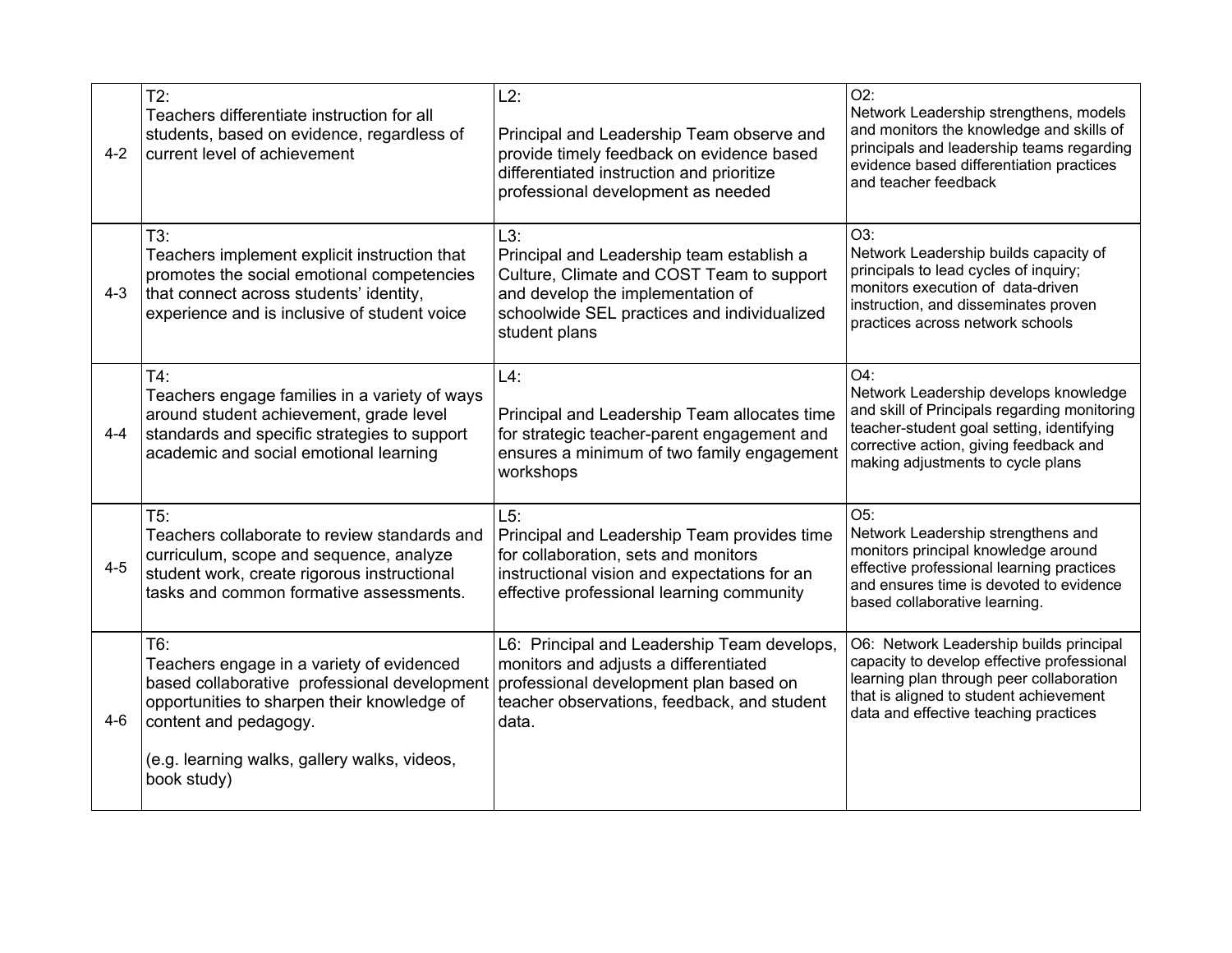| $4 - 7$ | T7:<br>Teachers use data-informed<br>Cycles of Inquiry, with multiple forms of<br>assessment, to implement and adjust<br>classroom and grade-level instructional plans.                                                                   | L7:<br>Principal and Leadership Team develop<br>focused Cycles of Inquiry, strengthen teacher<br>capacity and allocate time for grade level<br>teams to analyze student data (e.g. data<br>conferences) and adjust instruction. | O7:<br>Network Leadership monitors the<br>effectiveness of School Climate and<br>Culture expectations. (e.g. Climate Plans,<br>Culture and Climate Team and COST) |
|---------|-------------------------------------------------------------------------------------------------------------------------------------------------------------------------------------------------------------------------------------------|---------------------------------------------------------------------------------------------------------------------------------------------------------------------------------------------------------------------------------|-------------------------------------------------------------------------------------------------------------------------------------------------------------------|
| 4-8     | T8:<br>Teachers lead students in setting and<br>monitoring their own progress towards<br>meeting academic and behavioral goals<br>during each cycle, and provide individualized<br>feedback with corrective action plans for<br>students. | L8: Principal and Leadership team establish a<br>Culture, Climate and COST Team to support<br>and develop the implementation of schoolwide<br>SEL practices and individualized student plans                                    | O8: Network Leadership monitors the<br>effectiveness of School Climate and<br>Culture expectations. (e.g. Climate Plans,<br>Culture and Climate Team and COST).   |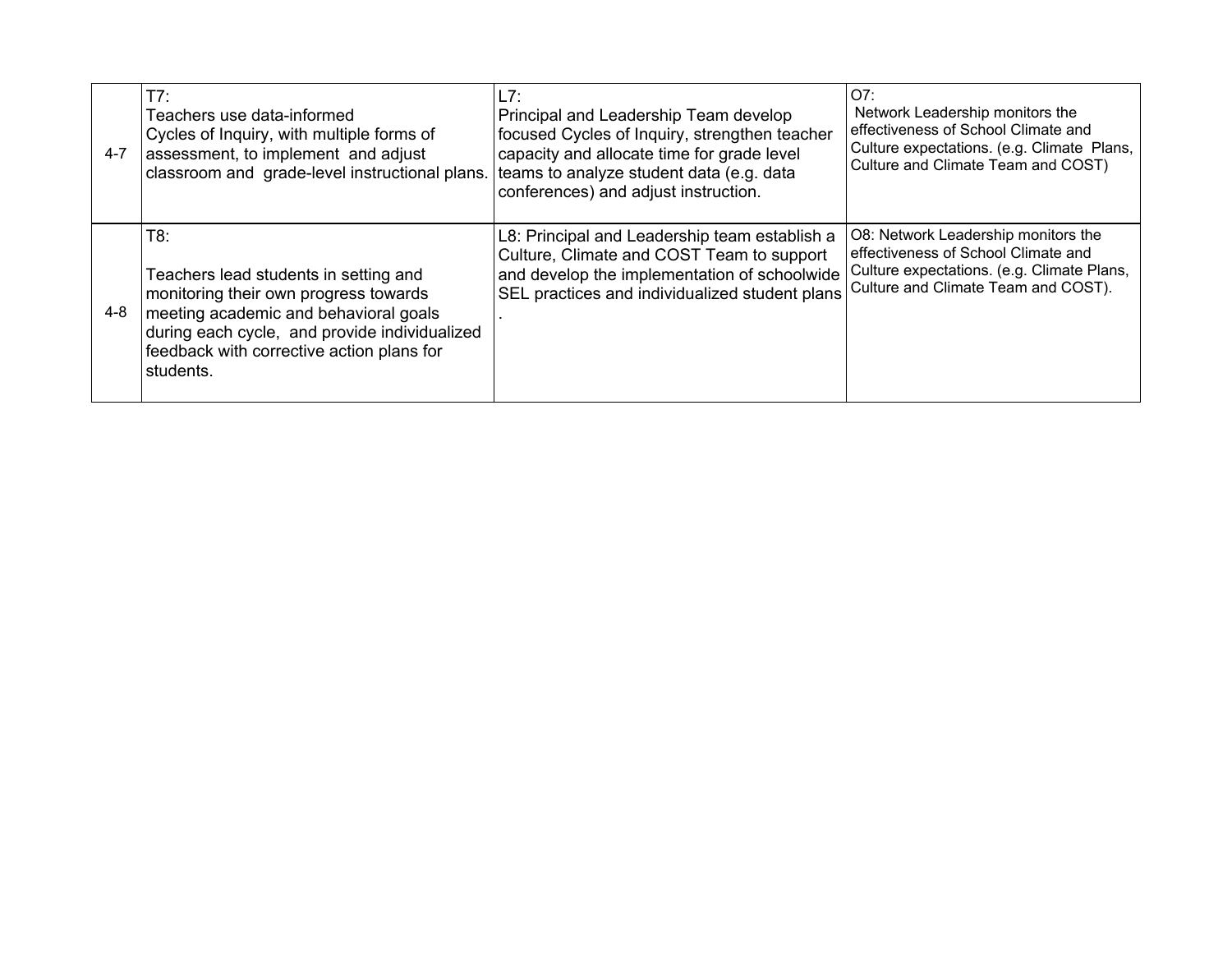### **PROPOSED 2018-19 SCHOOL SITE BUDGET Site Number: 144 School: Parker Elementary School:**

| <b>BUDGET</b><br><b>AMOUNT</b> | <b>BUDGET</b><br><b>RESOURCE</b>             | <b>SPECIFIC BUDGET ACTION</b>                                             | <b>ASSOCIATED</b><br><b>PRIORITY/GOAL</b> | <b>ASSOCIATED</b><br><b>LCAP ACTION</b><br><b>AREA</b>                | <b>OBJECT</b><br><b>CODE</b> | <b>POSITION</b><br><b>TITLE</b> | <b>UPC</b> | <b>FTE</b> | <b>BUDGET</b><br><b>ACTION</b><br><b>NUMBER</b> |
|--------------------------------|----------------------------------------------|---------------------------------------------------------------------------|-------------------------------------------|-----------------------------------------------------------------------|------------------------------|---------------------------------|------------|------------|-------------------------------------------------|
| \$146,691.59                   | After School<br>Education &<br>Safety (ASES) | Contract with afterschool provider                                        | Literacy                                  | A1.6 After<br>School<br>Programs                                      | 5825                         |                                 |            |            | $144 - 1$                                       |
| \$15,937.58                    | <b>General Purpose</b><br>Discretionary      | STIP Testing support for K-2,<br>including EL assessment                  | <b>EL Reclassification</b>                | A4.1 English<br>Learner<br>Reclassification                           | 1105                         | <b>TEACHER</b><br><b>STIP</b>   | TCSTIP9999 | 0.31       | $144 - 2$                                       |
| \$4,334.30                     | <b>General Purpose</b><br>Discretionary      | <b>Extended contracts</b>                                                 | Literacy                                  | A2.10 Extended<br>Time for<br>Teachers                                | 1120                         |                                 |            |            | $144-3$                                         |
| \$20,728.13                    | <b>General Purpose</b><br>Discretionary      | Supplies                                                                  | Literacy                                  | A2.3 Standards-<br>Aligned<br>Learning<br><b>Materials</b>            | 4310                         |                                 |            |            | $144 - 4$                                       |
| \$4,600.00                     | <b>General Purpose</b><br>Discretionary      | Copier maintenance                                                        | Literacy                                  | A2.3 Standards-<br>Aligned<br>Learning<br><b>Materials</b>            | 5610                         |                                 |            |            | 144-5                                           |
| \$30,000.00                    | <b>General Purpose</b><br>Discretionary      | Playworks contract                                                        | Health & Wellness                         | A5.1 School<br>Culture &<br>Climate (Safe &<br>Supportive<br>Schools) | 5825                         |                                 |            |            | 144-6                                           |
| \$7,197.62                     | <b>LCFF</b><br>Concentration                 | STIP Emergency classroom<br>coverage for trainings, parent<br>conferences | Literacy                                  | A3.4 Teacher<br>Professional<br>Development<br>focused on<br>Literacy | 1105                         | <b>TEACHER</b><br><b>STIP</b>   | TCSTIP9999 | 0.14       | 144-7                                           |
| \$3,219.76                     | <b>LCFF</b><br>Concentration                 | Substitutes for inservices                                                | Literacy                                  | A3.4 Teacher<br>Professional<br>Development<br>focused on<br>Literacy | 1150                         |                                 |            |            | 144-8                                           |
| \$582.62                       | <b>LCFF</b><br>Concentration                 | Surplus                                                                   | n/a                                       | n/a                                                                   | 4399                         |                                 |            |            | 144-9                                           |
| \$14,000.00                    | <b>LCFF</b><br>Concentration                 | Core Knowledge license                                                    | Literacy                                  | A2.3 Standards-<br>Aligned<br>Learning<br><b>Materials</b>            | 5826                         |                                 |            |            | 144-10                                          |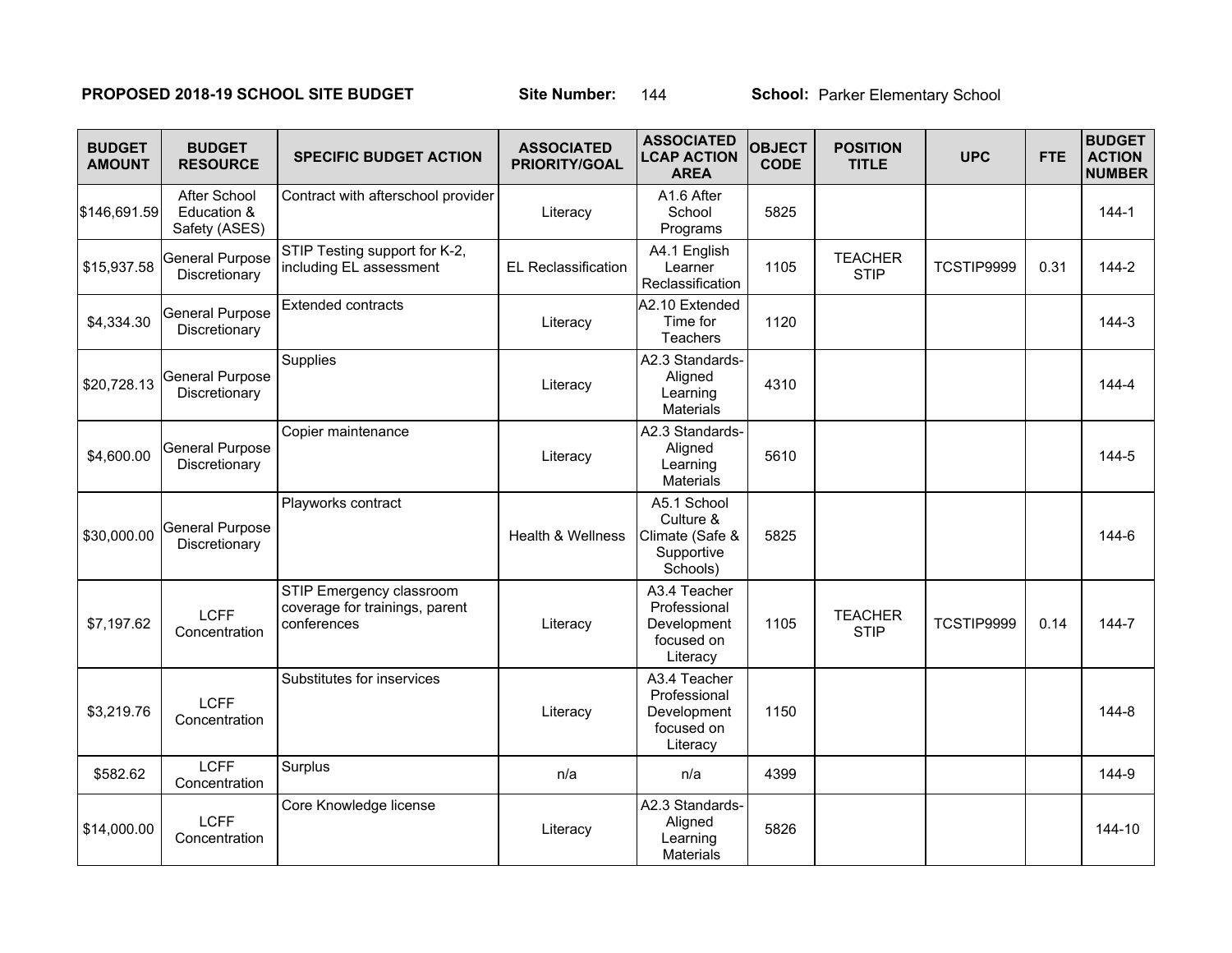| \$93,158.59  | <b>LCFF</b><br>Supplemental | TSA Coaching and professional<br>development for classroom<br>teachers on best practices and<br>differenciated instruction and<br>support accountability for student<br>behavior | <b>Mathematics</b>           | A5.2 Health and<br>Wellness<br>(Mental &<br>Physical Health)          | 1119 | 10 MONTH<br><b>CLASSROOM</b><br><b>TSA</b> | C10TSA9999 | 1.00 | 144-11 |
|--------------|-----------------------------|----------------------------------------------------------------------------------------------------------------------------------------------------------------------------------|------------------------------|-----------------------------------------------------------------------|------|--------------------------------------------|------------|------|--------|
| \$101,209.50 | <b>LCFF</b><br>Supplemental | TSA coaching and professional<br>development for classroom<br>teachers on best practices and<br>differenciated instruction<br>(balance of 0.09 is in basic)                      | Literacy                     | A3.4 Teacher<br>Professional<br>Development<br>focused on<br>Literacy | 1119 | 10 MONTH<br><b>CLASSROOM</b><br><b>TSA</b> | C10TSA0250 | 0.91 | 144-12 |
| \$14,860.44  | <b>LCFF</b><br>Supplemental | Extended contracts for targeted<br>intervention services                                                                                                                         | Literacy                     | A1.6 After<br>School<br>Programs                                      | 1120 |                                            |            |      | 144-13 |
| \$14,860.44  | <b>LCFF</b><br>Supplemental | Academic mentor                                                                                                                                                                  | Literacy                     | A3.2 Reading<br>Intervention                                          | 2928 |                                            |            |      | 144-14 |
| \$1,248.90   | <b>LCFF</b><br>Supplemental | Surplus                                                                                                                                                                          | n/a                          | n/a                                                                   | 4399 |                                            |            |      | 144-15 |
| \$20,000.00  | <b>LCFF</b><br>Supplemental | Spanish program an elective for<br>middle school]                                                                                                                                | <b>Health &amp; Wellness</b> | A2.9 Targeted<br>School<br>Improvement<br>Support                     | 5825 |                                            |            |      | 144-16 |
| \$10,000.00  | <b>LCFF</b><br>Supplemental | Eureka math license                                                                                                                                                              | <b>Mathematics</b>           | A2.3 Standards-<br>Aligned<br>Learning<br>Materials                   | 5826 |                                            |            |      | 144-17 |
| \$2,000.00   | Measure G1                  | <b>Books</b>                                                                                                                                                                     | Literacy                     | A2.9 Targeted<br>School<br>Improvement<br>Support                     | 4200 |                                            |            |      | 144-18 |
| \$24,390.00  | Measure G1                  | Consultants electives for art and<br>music                                                                                                                                       | Literacy                     | A2.9 Targeted<br>School<br>Improvement<br>Support                     | 5825 |                                            |            |      | 144-19 |
| \$2,000.24   | Measure G1                  | Awards                                                                                                                                                                           | Health & Wellness            | A5.1 School<br>Culture &<br>Climate (Safe &<br>Supportive<br>Schools) | 5826 |                                            |            |      | 144-20 |
| \$1,711.87   | Title I: Basic              | Surplus                                                                                                                                                                          | n/a                          | n/a                                                                   | 4399 |                                            |            |      | 144-21 |
| \$28,276.35  | Title I: Basic              | STIP 0.55 Student intervention<br>support for K-2 and classroom<br>coverage during PLC                                                                                           | Literacy                     | A3.2 Reading<br>Intervention                                          | 1105 | <b>TEACHER</b><br><b>STIP</b>              | TCSTIP9999 | 0.55 | 144-22 |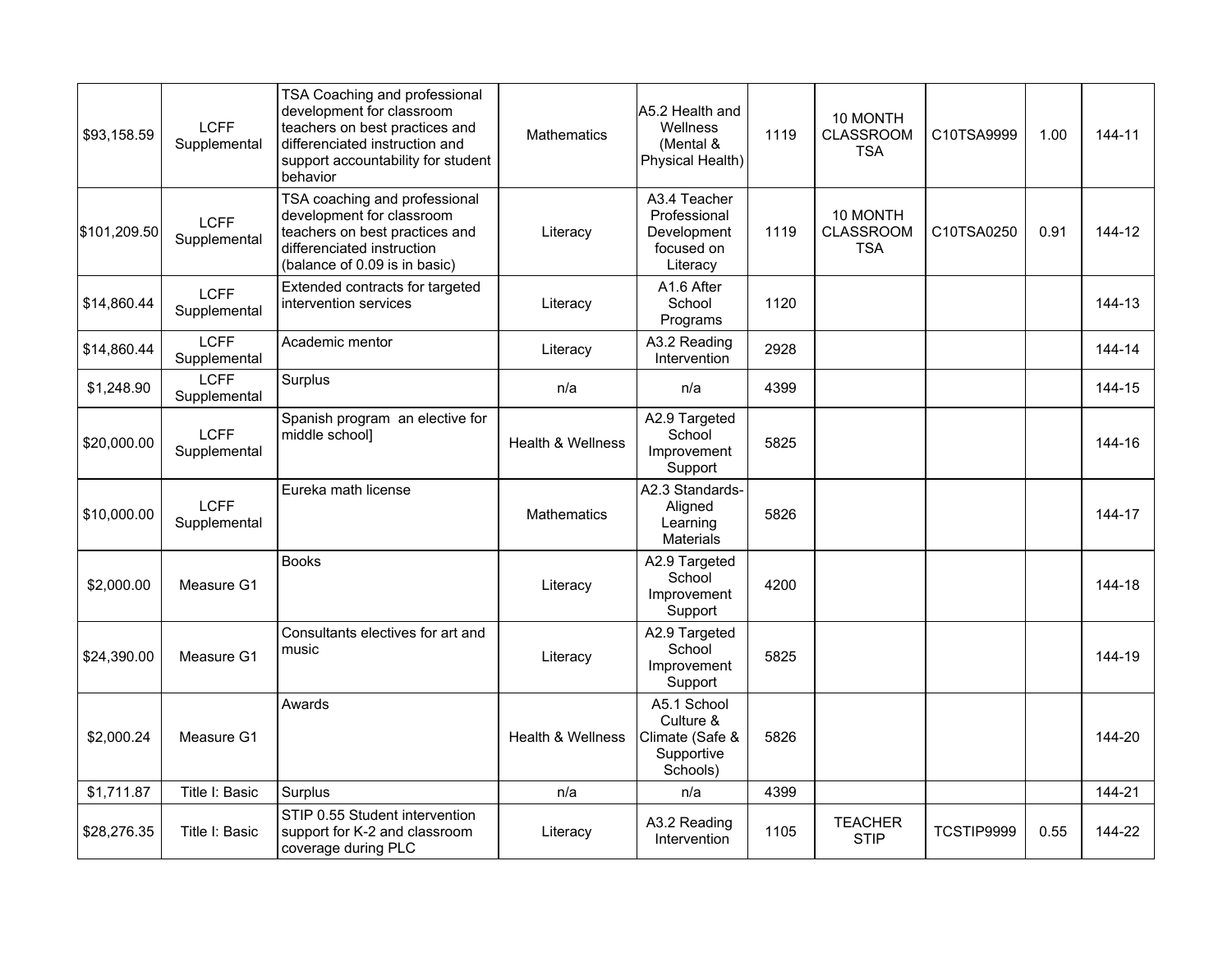| 551.411.54 | Title I: Basic                   | ISTIP 1.0 Student intervention for<br>l arades 3-8            | Literacv | A3.2 Reading<br>Intervention                                      | 1105 | <b>TEACHER</b><br><b>STIP</b> | TCSTIP9999 | .00 | 144-23 |
|------------|----------------------------------|---------------------------------------------------------------|----------|-------------------------------------------------------------------|------|-------------------------------|------------|-----|--------|
| \$2,001.96 | Title I: Parent<br>Participation | Supplies for meetings and<br>  educational programs/workshops | Literacy | l A6.5 Academic<br>Parent-Teacher<br>Communication<br>& Workshops | 4310 |                               |            |     | 144-24 |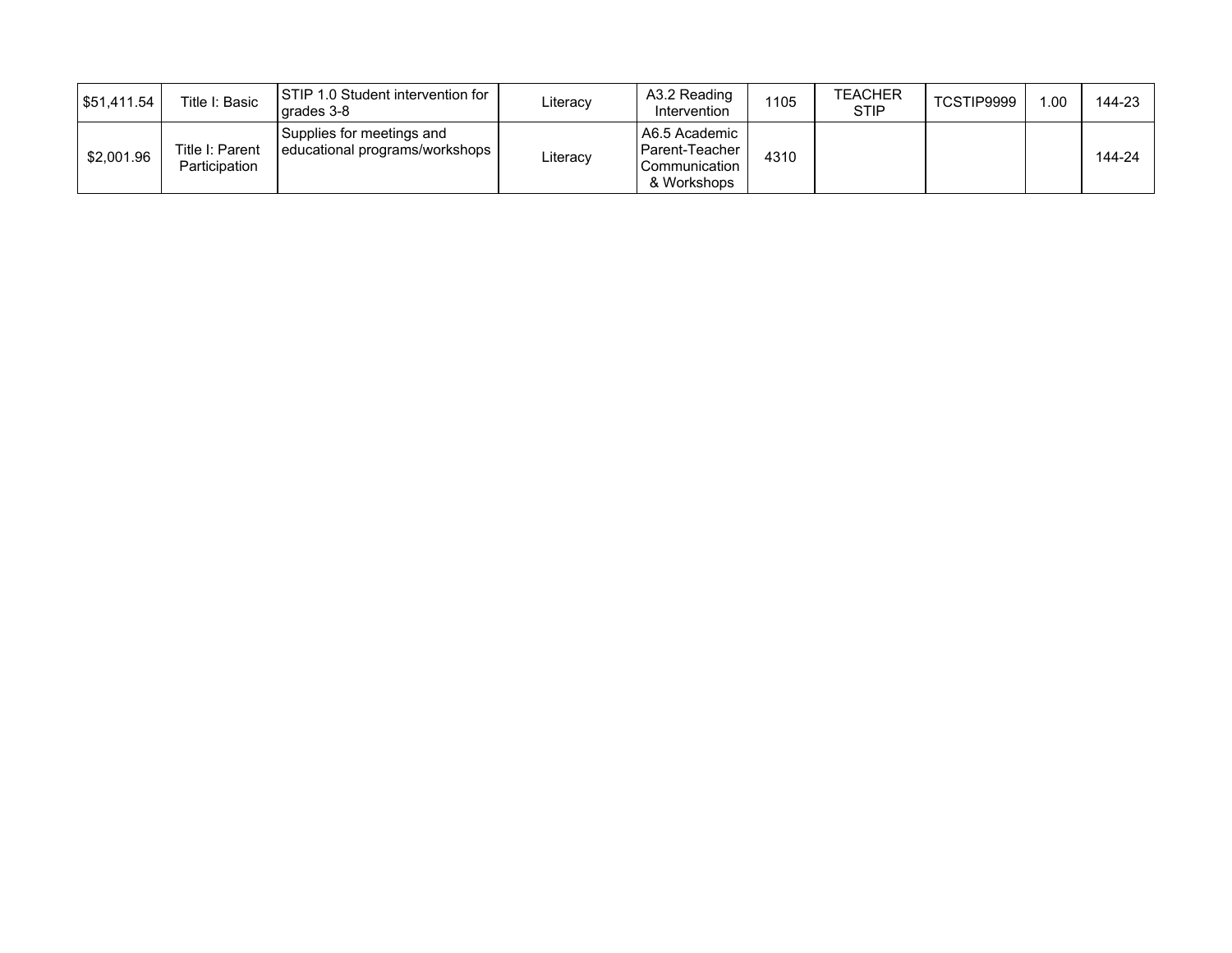## Title I School Parental Involvement Policy 2017-2018

### Title I parental involvement requirements. All Title I schools will develop a written Title I parental involvement policy with input from and

### Involvement of Parents in the Title I Program

Parker Elementary School agrees to implement the following statutory requirements:

- Will convene an annual Title I meeting to perform the following:
- Inform parents of their schools participation in the Title I Program.  $\bullet$
- Explain the requirements of the Title 1 Program.
- Explain the parents' right to be involved in an organized, ongoing, and timely way, in the
- The parents" right to participate in the development of the Kirler's Title 1 Plan through planning review, and improvement of its Title I Program.
- sSunsou Offer a flexible number of meetings for parents through moming, after school and evening participation in the LCAP Parent Advisory Committee
- through our Amual Title I meeting and monthly SSC meetings. voilo I nemerovament of its Title I programs and the Title I Parent hovolvement Policy Enimasiq edi ni yaw ylemii bina ganizeo, besinagno na ni anehma I ehiT to aineng eviovni
- Provides parents of Title I students with timely include node about Title I programs
- Annual Title I Meeting
- Back to School Night
- proficiency levels students are expected to meet through grade level meetings, parent Provides parents of Title I students with an explanation of the curriculum, assessments, and
- conferences, worldshops and written information in the school bulletin.
- meetings, and parent conferences. participato in decisions relating to the education of their children through grade level mectings, SSC Provides parents of Title I students, if requested, with opportunities for regular meetings to

### **School-Parant Compact**

help children reach proficiency on the California content standards. co quisnaming a qoleveb lliw annerg him loodos ent word sedinessb oals it .imameveidos a imebasa imebios Compact that outlines how parent , the school staff, and students will share the responsibility for improved Parker Elementary has jointie developed with and distributed to parents of Title I students a School-Parent

### Building Parent Capacity for Involvement

goals, and build capacity for parent involvement, it does the following: among staff, parents, and the community to improve student academic achievement. To help reach these Parker Elementary engages parents in meaningful interactions with the school. It supports a partnership

following topics: differior, provide assistance to parent of children served by the school in understanding the monitor and improve the achievement of their children. The school will, with the assistance of the Assists Title I parents in understanding accademic content in almostass, as assessments, and how to

- The State of California's academic content standards
- The State of California's student academy achievement standards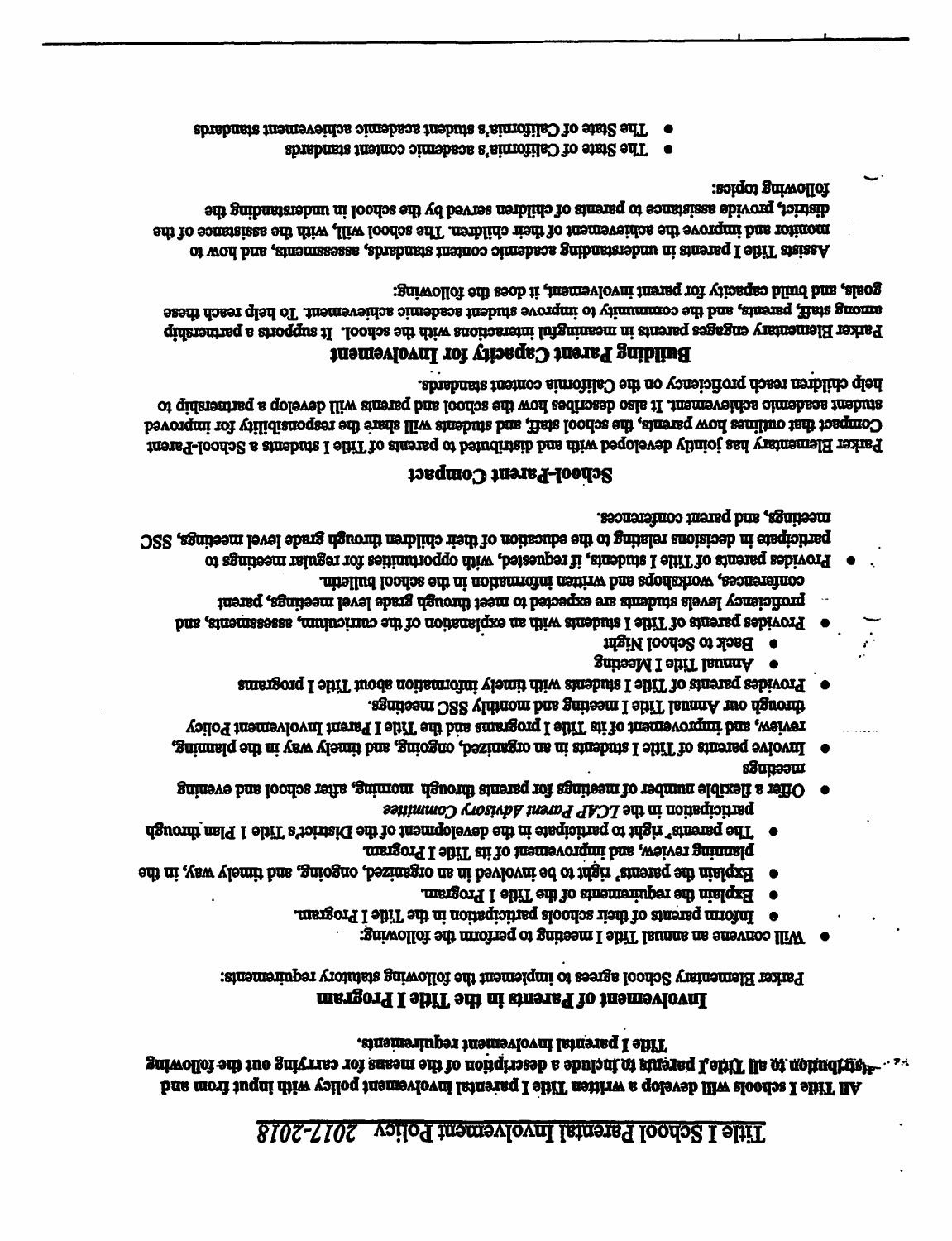- The State of California's and Oakland Unified School District's academic assessments, including alternate assessments
- Academic proficiency levels students are expected to achieve
- The requirements of the Title 1 Program
- How to monitor their child's progress

These topics are covered in a variety of ways:

- Back to School Night in the fall
- Grade Level Parent Meetings
- Dispersal of the Parent Guide to OUSD
- Date with Data Eveninas
- Annual Title I meeting
- Parent Trainings

Provides materials and training to help Title I Program Parents work with their children to improve their children's academic

achievement.

- · Individual parent conferences
- <sup>e</sup> Grade Level parent meetings at least twice a year
- Monthly updated current contact information for all families

Educates staff, with the assistance of Title I parents, on the value of parent contributions and how to work with parents as equal partners.

• Professional Development topic

Coordinates and integrates the Title I Program Parental Involvement activities with other activities that encourage and support parents to more fully participate in the education of their children.

- **Family Literacy Night**  $\bullet$
- Math Night
- Science Night
- Family Activity Nights
- Grade Level Parent meetings

Distributes to Title I Program parents, in a timely way, program information related to school and parent programs, meetings, and other activities in a form and language that the parents understand.

- Back to School Night
- **Annual Title I Meeting**

Provides support, during meetings, for parental activities requested by Title I Program parents.

- **Grade Level Parent Meetings**
- **Individual Parent Conferences**
- COST team meetings for referred students
- SST meetings for individual targeted students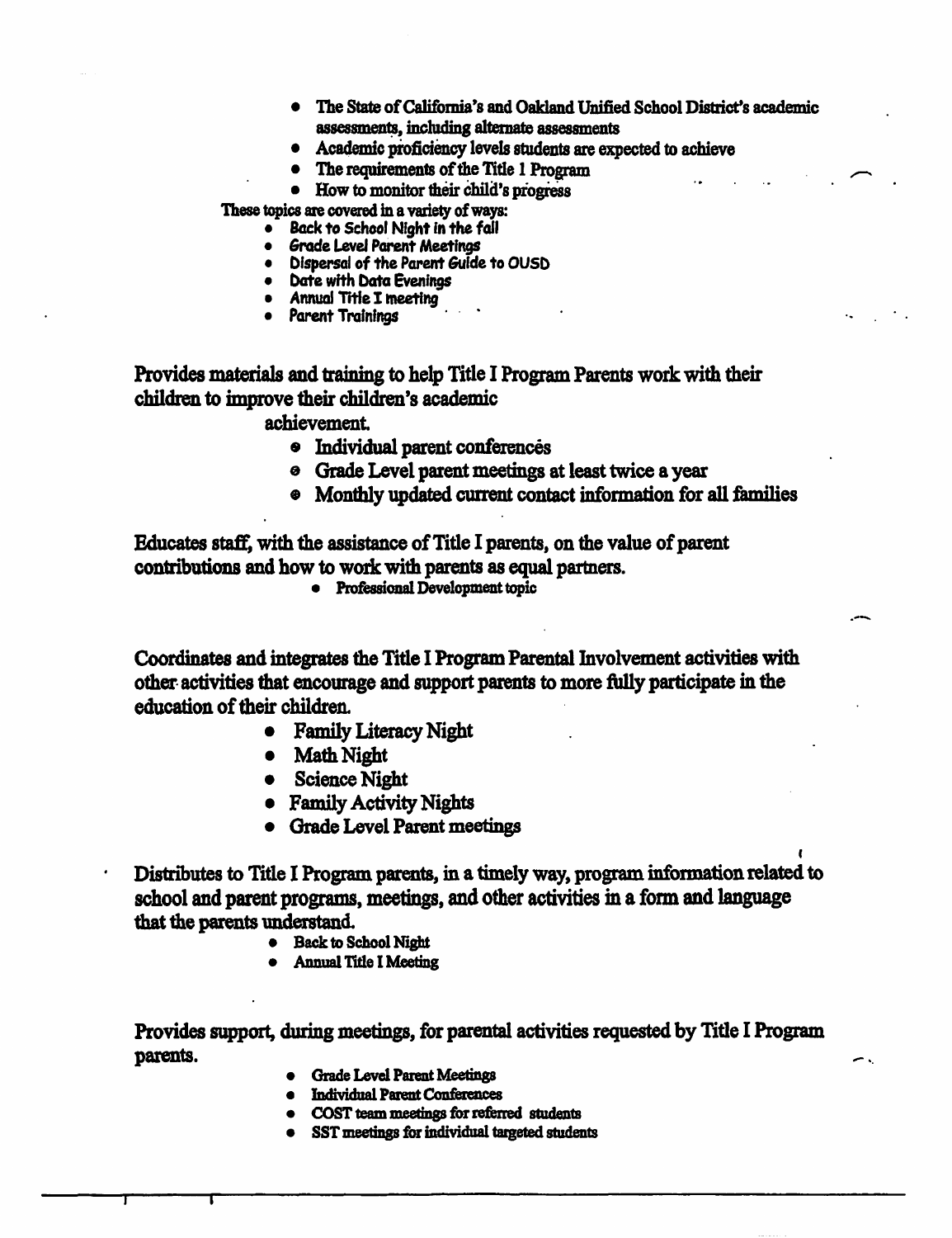### **Accessibility**

• Provide opportunities for all Title I parents to participate, including parents with limited English proficiency, parents with disabilities, and parents of migratory students. This includes providing information and school reports in a form and language parents understand. We have bilingual staff to assist with translations, and keep a binder of all pertinent information for public review.

### **Adoption**

This School Parental Involvement Policy has been developed jointly with, and agreed upon with, parents of children participating in Title 1, Part A Programs, as evidenced by the agenda and the minutes of SSC 10/18/17.

This policy was adopted by the Parker School Site Council on 10/18/17 and will be in effect for the 2017-18 School Year. The school will distribute this policy to all parents of participating Title I, Part A children. It will be made available to the local community. The Parker's notification to parents of this policy will be in an understandable uniform format and, to the extent practicable, provided in a language the parents can understand.

ncipal<sup>5</sup>s/Signature)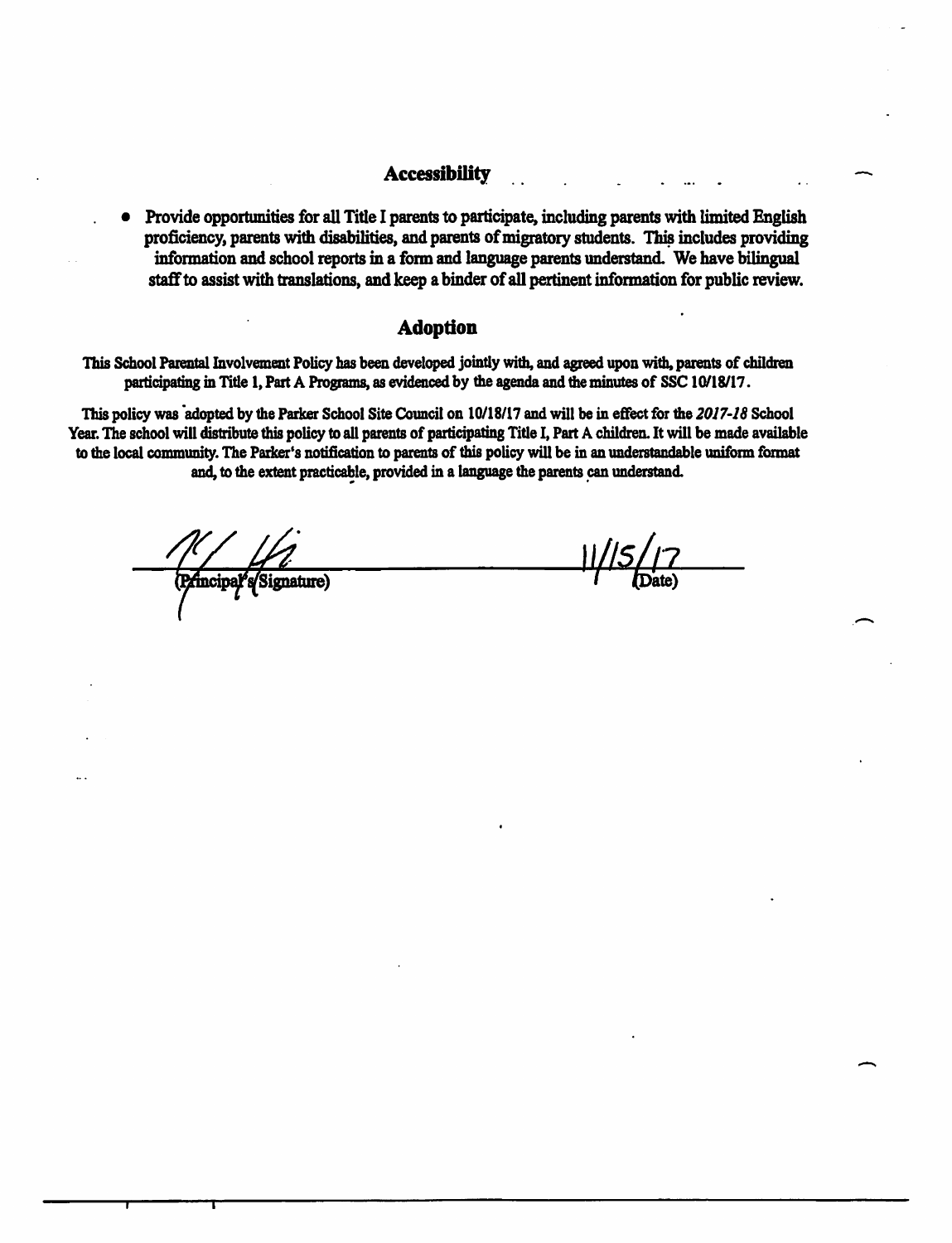## **Parker Elementary School Compact Working Together to Achieve High Academic Standards**

t

a a shekara ta ƙasar Ingila.

#### THE TEACHER PLEDGE:

 $\mathbf{r}$ 

I understand the importance of the school experience for every student and our role as educators and models.

Therefore, I agree to carry out the following responsibilities to the best of my ability:

I will teach grade level standards, skills and concepts.

I will teach interesting and challenging lessons that promote student achievement.

I will strive to address the individual needs of my students.

I will communicate with all my parents regarding their child's progress.

I will provide a safe, positive, supportive and healthy learning environment for my students.

**Date** 

I will communicate homework and class work expectations.

I will develop my students' basic and critical thinking skills.

I will exhibit sensitivity to multicultural issues.

I will respect the school, students, fellow staff members and Parker families.

I will be the best teacher I can be.

**Teacher's Signature** 

#### THE STUDENT PLEDGE:

I realize that my education is important. I know I am responsible for my own actions. I want to succeed.

Therefore, I agree to carry out the following responsibilities to the best of my ability:

I will get to my class on time every day.

I will be ready to learn and will work hard.

I will dress in a School Uniform.

I will complete my homework daily.

I will return completed work on time.

I will be responsible for my own behavior and follow the classroom and school rules.

I will be a cooperative learner.

I will ask for help when needed.

I will respect the school, my classmates, Parker School Staff and families.

I will give my parents all school notices in a timely manner.

I will be the best Parker Scholar I can be every day.

**Student's Signature** 

Date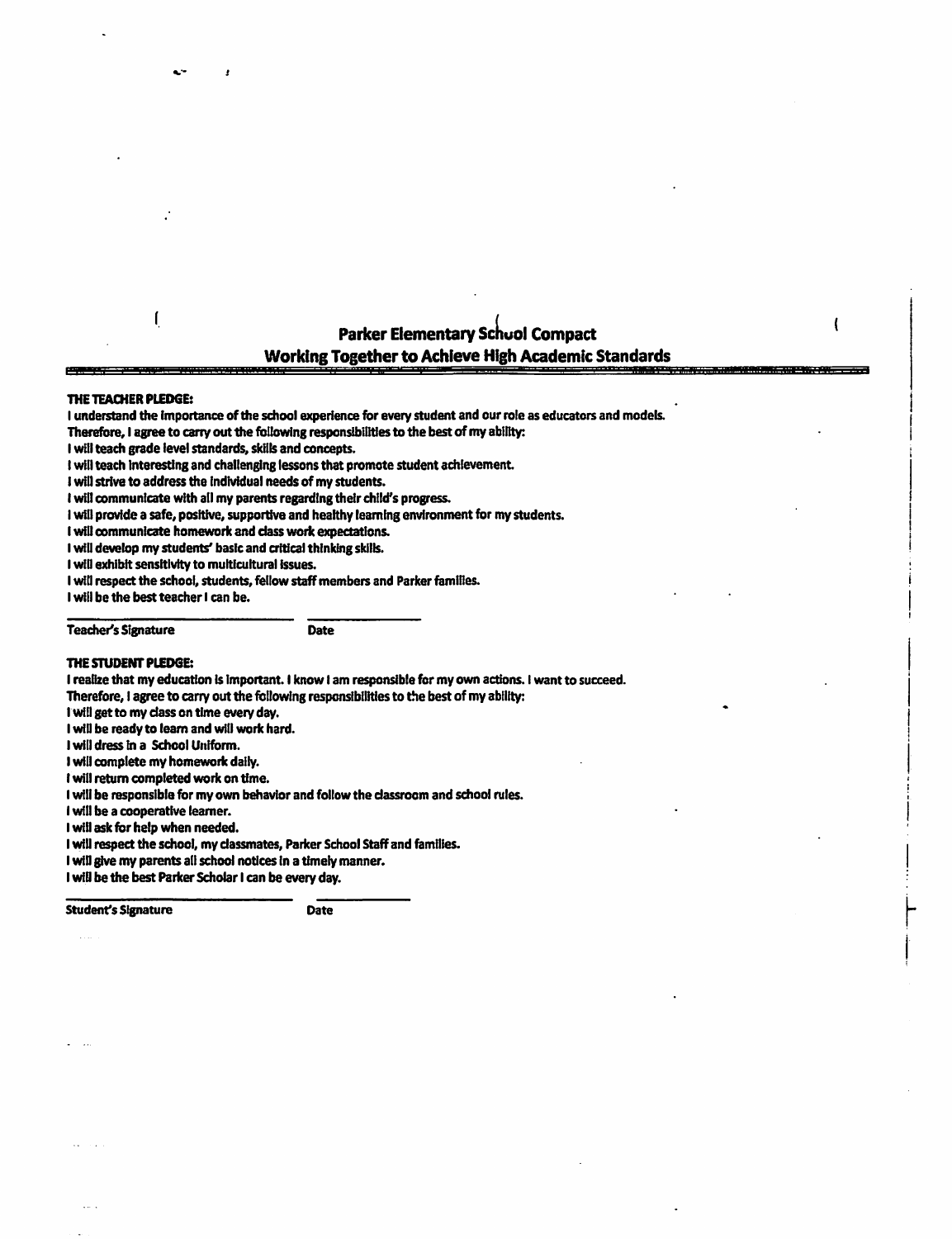$\epsilon$ 

#### $\overline{\mathbf{A}}$

 $\overline{\mathcal{L}}$ 

#### THE PARENT/GUARDIAN PLEDGE:

I understand that my participation in my student's education will help his/her achievement and attitude. Therefore, I will carry out the following responsibilities to the best of my ability:

I will ensure that my child complete his/her homework.

I will provide a quiet time and place for homework to be completed.

I will attend at least one Back-to-School-Night, Open House, SSC, PTC, PTA and other school events.

I will encourage my child to engage in reading activities for at least 20 minutes every day.

I will make sure my child gets adequate sleep and has a healthy diet.

I will ensure that my child arrives to school and departs on time everyday.

I will have a conversation with my child about his/her school day.

I will attend all parent-Teacher Conferences.

I will communicate to the teacher about my child's homework needs.

I will provide any updated information as needed.

I will be the best Parker Parent I can be.

**Parent's Signature** 

Date